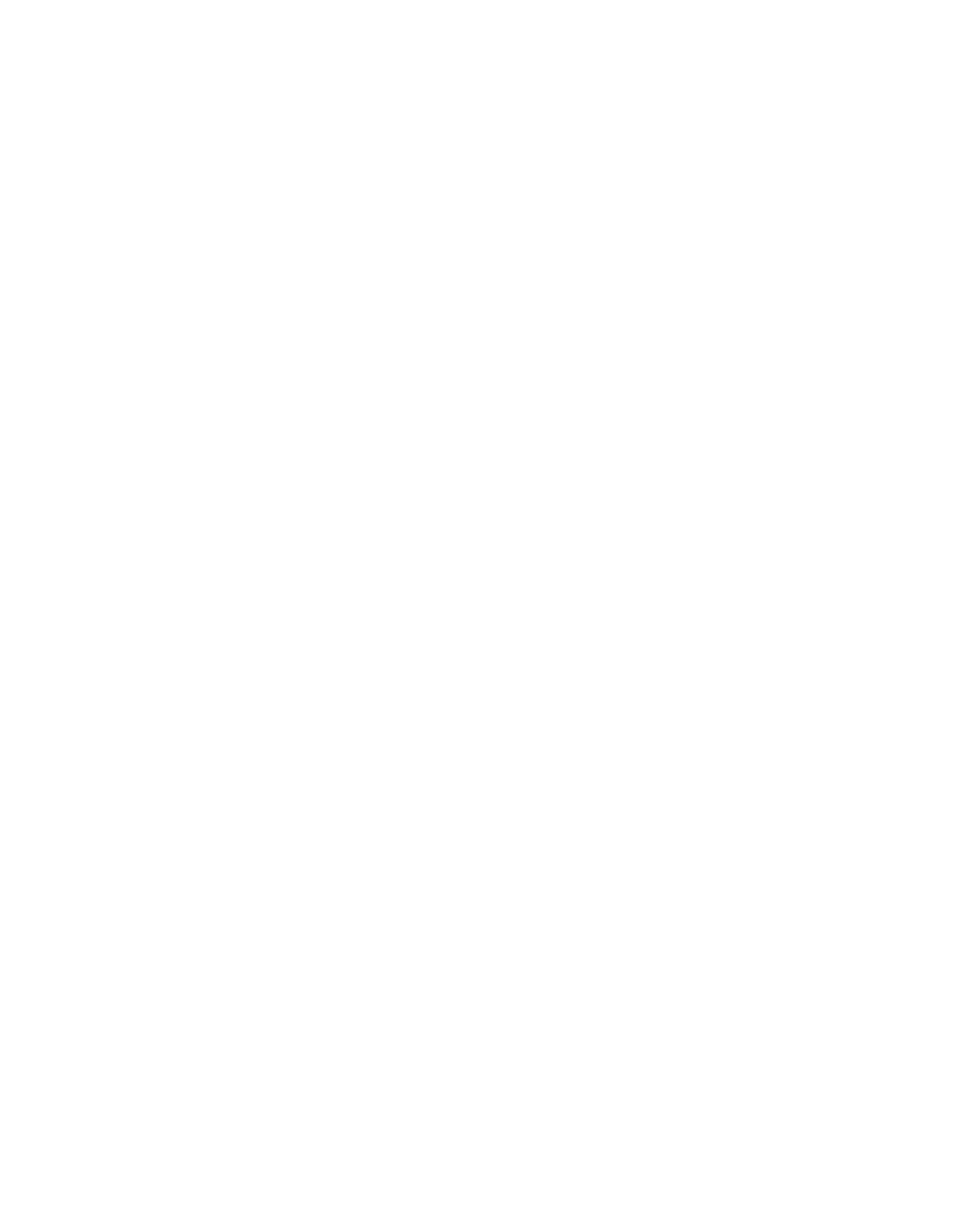#### **INTRODUCTION**

Birds are sensitive indicators of environmental quality and ecosystem health (Morrison 1986, Hutto 1998), and they are the focus of many regional and continental scale monitoring efforts (Gregory et al. 2005, Sauer et al. 2008). Most broad-scale bird monitoring has focused on counts of birds with the principal goal of estimating trends (Bart 2005). Monitoring of demographic rates (productivity, recruitment, and survival) lends critical additional insight by providing data on causes of population changes (DeSante et al. 2005). Because demographic rates are directly affected by environmental stressors or management actions, they should more accurately and sensitively reflect short-term and local environmental changes than trends based on counts (Temple and Wiens 1989, DeSante and George 1994). In addition, demographic data can be used to identify stages of the life cycle that are most important for limiting bird populations (Green 1999, Peach et al. 1999, DeSante et al. 2001, Holmes 2007, Saracco et al. 2008a). Finally, demographic data can be modeled as functions of environmental variables and incorporated into predictive population models to assess the viability of populations (Noon and Sauer 1992).

Application of standardized constant-effort mist netting and modern capture-recapture analytical techniques is an effective means of monitoring demographic rates of many landbird species (DeSante et al. 2005). Such an effort was initiated in North America by The Institute for Bird Populations (IBP) in 1989 with the establishment of the Monitoring Avian Productivity and Survivorship (MAPS) program (DeSante 1992), a cooperative network of over 1,000 constanteffort mist-netting stations operated across North America that have provided demographic data for > 180 landbird species (DeSante and Kaschube 2007). Similar programs exist in Europe, which have become central components of national and international bird-monitoring efforts (e.g., Peach et al. 2004). The MAPS program was endorsed in 1991 by the Monitoring Working Group of Partners in Flight (PIF) and the USDI Bird Banding Laboratory, and has attracted participation from many U.S. agencies, including the National Park Service, Department of Defense, Texas Army National Guard, USDA Forest Service, and Fish and Wildlife Service, as well as hundreds of independent banding-station operators.

IBP, in collaboration with the Division of Fish and Wildlife of the Commonwealth of the Northern Mariana Islands, established and operated the first six "Tropical MAPS" (TMAPS) stations on the island of Saipan in April-July 2008 and continued operation of all six stations in April-July 2009, February-October 2010, and March 2011-March 2012. The overall goal of this effort is to provide baseline data on trends, vital rates, and habitat associations for up to nine populations of bird species indigenous to Saipan, upon which to base informed conservation strategies for this insular avifauna. Long-term goals of the TMAPS program on Saipan are to: (1) provide annual indices of adult population size and post-fledging productivity (from constanteffort capture data); (2) provide annual estimates of adult population size, survival rates, proportions of residents, and recruitment into the population (from capture-recapture data); (3) relate avian demographic data to weather and habitat; (4) identify population trends and proximate and ultimate causes of population change; (5) use these data to inform management; and (6) assess the success of management actions in an adaptive management framework. Saracco et al. (2008b) and Pyle (2009, 2010) provided summaries of TMAPS operation on Saipan in 2008-2010. Here we provide a summary of captures and indices of population size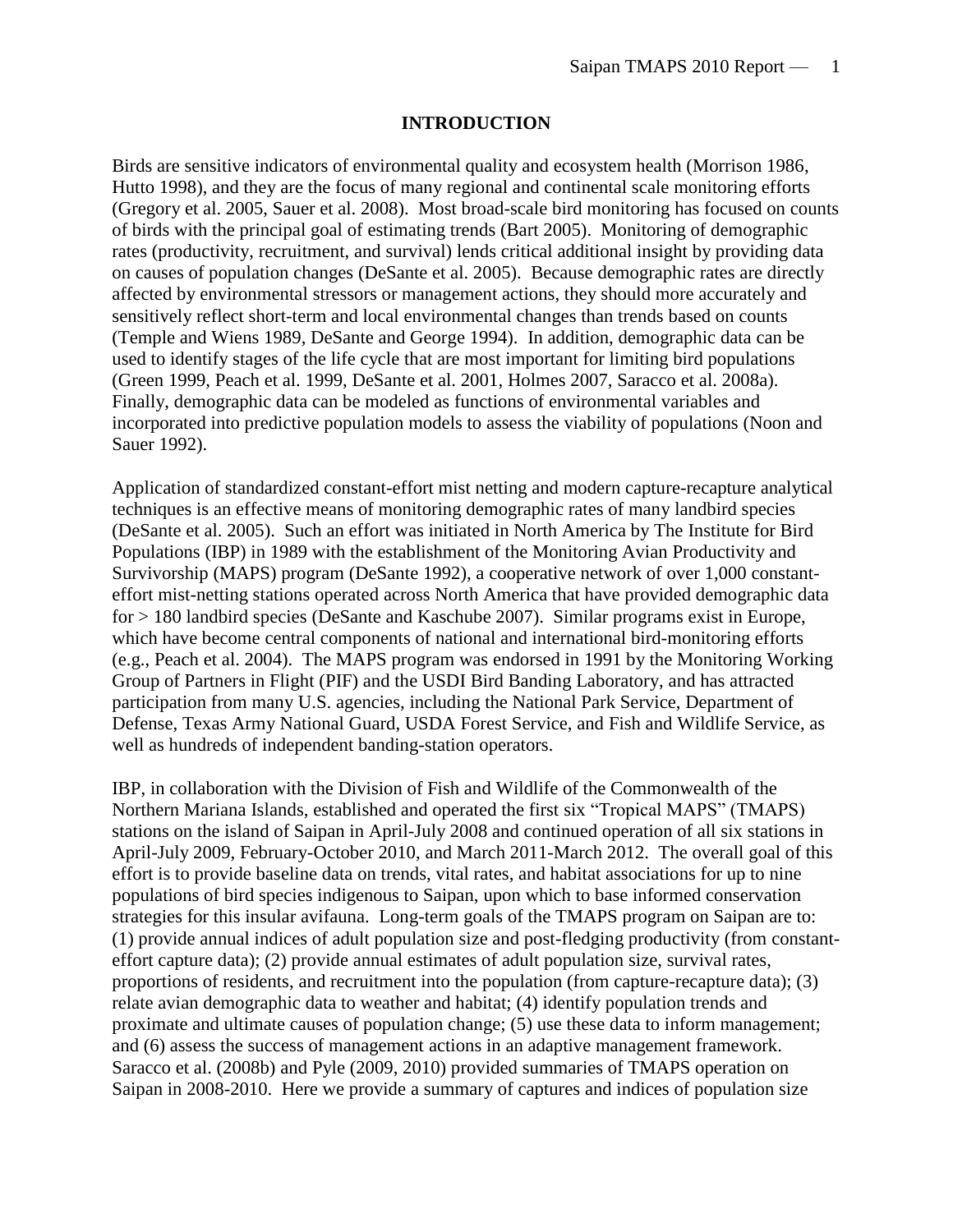(capture rates) and productivity for TMAPS stations operated during 2011-2012 and provide average values of these indices during 2008-2012. We also provide data on breeding seasonality of four species (and all species pooled) now that we have operated stations year-round.

#### **STUDY AREAS AND METHODS**

In April 2008 we established six TMAPS stations in typical habitats utilized by landbirds on Saipan (Table 1; Fig. 1). We operated the six stations in April-July 2008 and again, in the exact same locations in which they were established in April-July 2009, February-October 2010, and March 2011-March 2012 (Table 1). Each year we expanded the length of the sampling season to gain further insight into breeding and molting seasonality of landbirds on Saipan. One station name was changed just after the 2008 season, from Naftan Point to Obyan, but the location remained the same in all five years. Each station consisted of a sampling area of about 20 ha. Within the central 8 ha of each station, ten 12-m long, 30-mm mesh, 4-tier nylon mist nets were erected at fixed net sites, in the exact same positions each year.

For the most part, stations were operated according to the standardized protocol established by The Institute for Bird Populations for use in the MAPS Program (DeSante et al. 2011). We operated each station once per ten-day period in 2008, 2009, 2010, and in March-July 2011. During July 2011 through March 2012 we operated stations on a different schedule according to our Monitoreo de Sobrevivencia Invernal (MoSI) program (DeSante and Saracco 2010). Under this scheme each station is operated for one pulse of three consecutive days, once per month, in order to be able to analyze survivorship with more precision using mark-recapture analyses between pulses rather than seasons. Overall in March 2011 through March 2012 we operated each station for 12 or 13 days during ten-day periods and 24 or 27 days during 8 or 9 one-month pulses (Table 1).

Mist-netting effort data (i.e., the number and timing of net-hours on each day of operation) were collected in a standardized manner by recording opening and closing times (to the nearest 10 min) for nets, as well as the time at which each net check commenced. We aimed to operate nets for six morning hours per day beginning 15 minutes after sunrise (on or near 05:30 AST). Inclement weather (mostly high sun and wind exposure) and very high capture rates at some sites, however, resulted in variable effort among stations (Table 1). Station operation was carried out by six IBP biologist interns (see Acknowledgments) who were experienced MAPSstation operators and were trained in TMAPS protocols, including molt patterns and ageing criteria of indigenous species of Saipan, by IBP staff biologists.

With few exceptions, all birds captured were identified to species, age, and sex based on criteria outlined by Pyle et al. (2008) and Radley et al. (2011) and, if unbanded, they were banded with USGS/BRD numbered aluminum leg bands. Birds were released immediately upon capture and before being banded or processed if situations arose where bird safety would be compromised. The following data were taken on all birds captured, including recaptures, according to MAPS guidelines (DeSante et al. 2011):

- capture code (newly banded, recaptured, band changed, unbanded)
- band number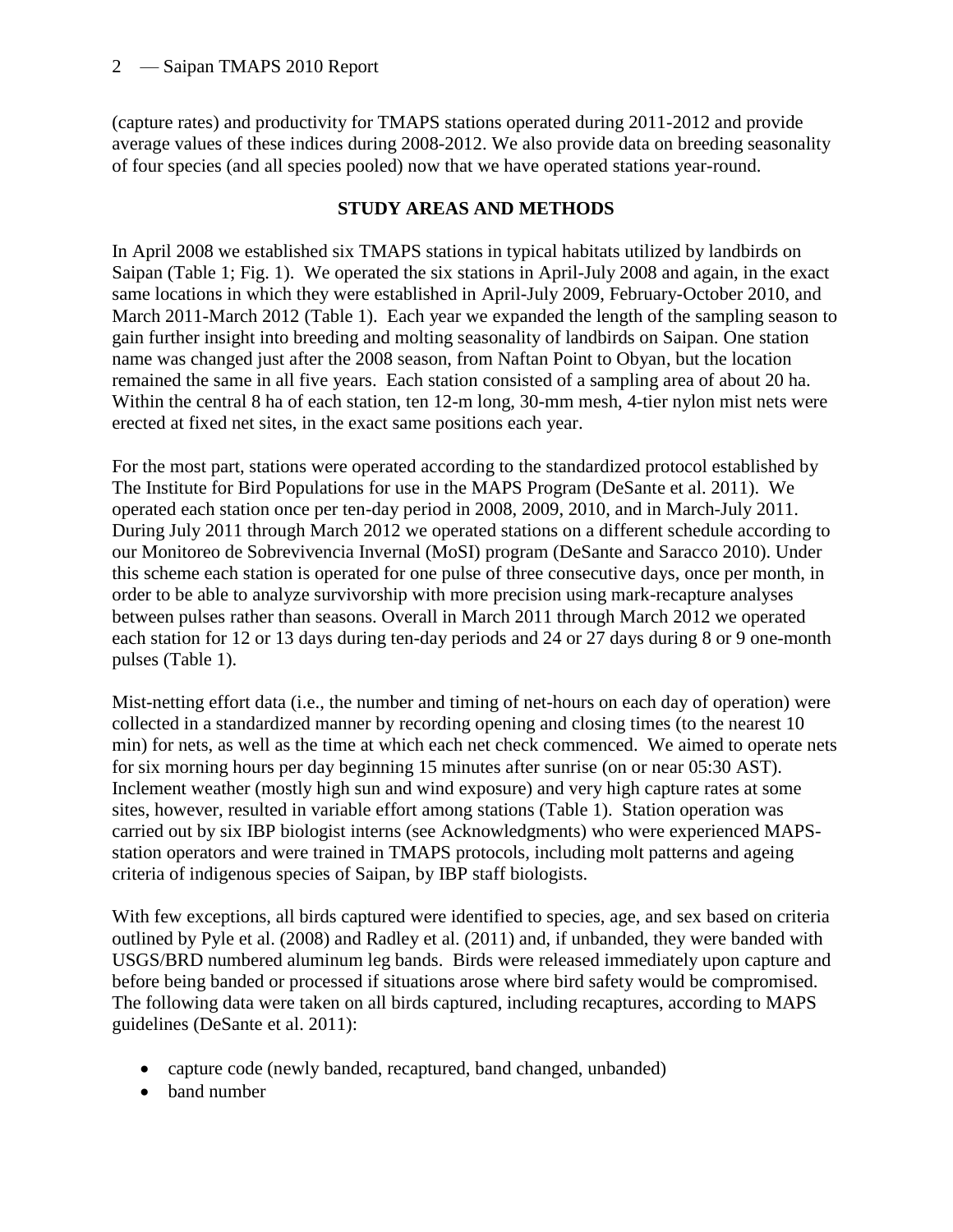- species
- age and how aged
- sex (if possible to determine) and how sexed (if applicable)
- extent of skull pneumaticization
- breeding condition of adults (i.e., extent of cloacal protuberance or brood patch)
- extent of juvenal plumage in young birds
- extent of body and flight-feather molt
- extent of primary-feather wear
- presence of molt limits and plumage characteristics
- wing chord
- fat class and body mass
- date and time of capture (net-run time)
- station and net site where captured
- any pertinent notes

Breeding (summer residency) status (confirmed breeder, likely breeder, non-breeder) of each species seen, heard, or captured at each TMAPS station on each day of operation was recorded using techniques similar to those employed for breeding bird atlas projects (see Appendix I). We used these data to classify each species at each station according to three residency categories: breeder, migrant, or transient (Appendix I). Data on habitat structure and floristics were also collected and will be incorporated as covariates in future analyses of bird data. John W. Shipman of Zoological Data Processing, Socorro, NM, entered banding data. IBP staff biologists entered effort data and proofed and verified digitized banding data. Verification of banding data involved running all records through a series of specialized computer programs. These programs included:

- Clean-up programs to check the validity of all codes entered and the ranges of all numerical data.
- Cross-check programs to compare station, date, and net fields from the banding data with those from the effort and breeding status data.
- Cross-check programs to compare species, age, and sex determinations against degree of skull pneumaticization, breeding condition (extent of cloacal protuberance and brood patch), extent of juvenal plumage, extent of body and flight-feather molt, extent of primary-feather wear, and presence of molt limits and plumage characteristics.
- Screening programs, which allow identification of unusual or duplicate band numbers or unusual band sizes for each species.
- Verification programs to screen banding and recapture data for inconsistent species, age, or sex determinations for each band number. Discrepancies or suspicious data identified by these programs were corrected if necessary. We used wing chord, body mass, fat content, date and station of capture, and pertinent notes as supplementary information for the correct determination of species, age, and sex.

In addition, digital images of the wing upper-surface were obtained for many captures to further refine our knowledge on molt patterns and ageing criteria for these species (see Pyle 2008). All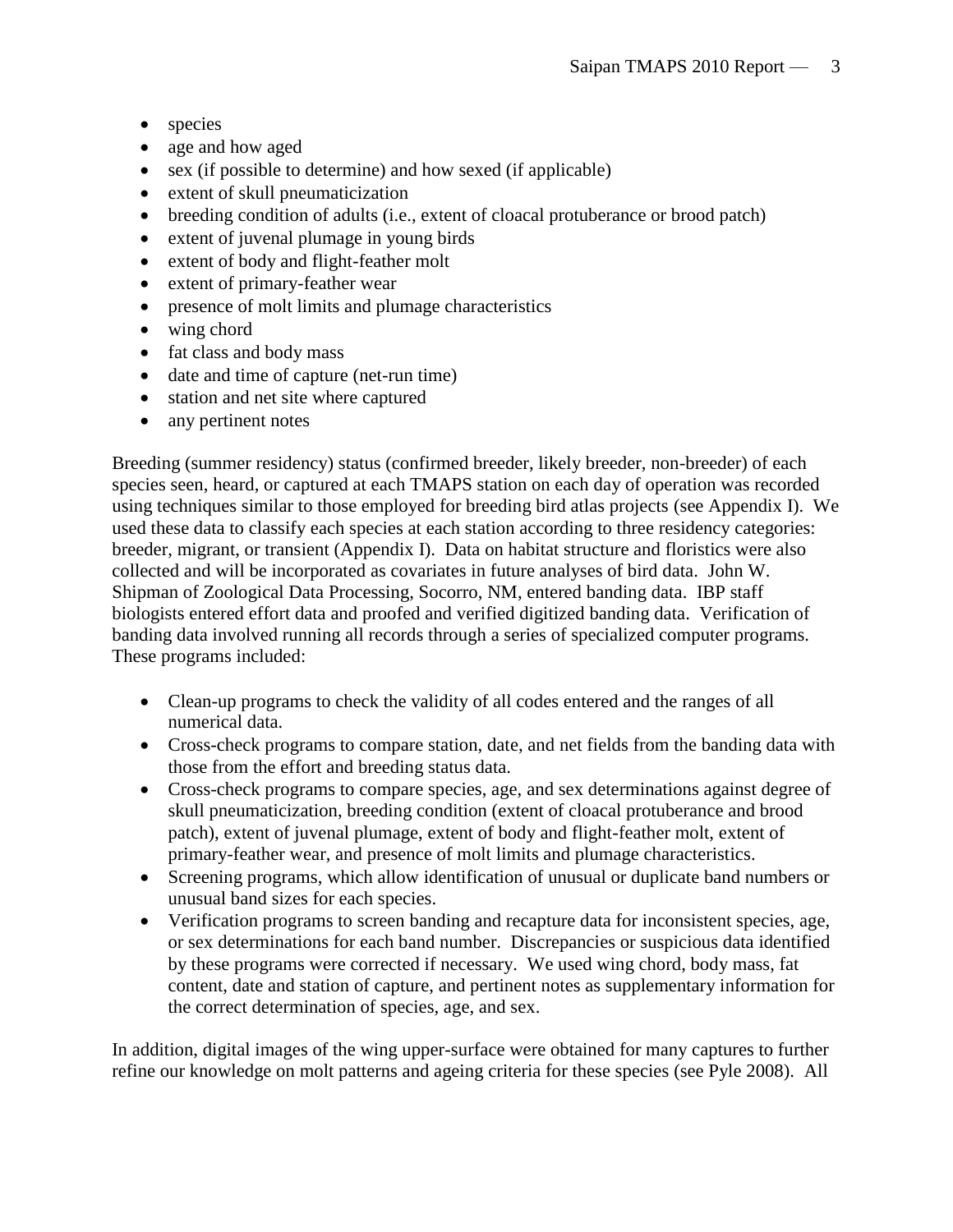digital images of open wings were also compared with banding data during the verification process to improve the accuracy of age and sex designations.

For each species and for all species pooled at each location, we calculated (1) numbers of newly banded birds, recaptured birds, and birds released unbanded; (2) numbers and capture rates (per 600 net-hours) of first captures (in each year) for individual adult and young birds; and (3) the ratio of young to adult birds ("reproductive index"; Peach et al. 1996). Capture rates and reproductive index were based on data collected in April-July 2011 to facilitate comparison of landbird dynamics between each of the four years. To further compare capture rates among stations and to values obtained by the MAPS program in North America, we also calculated fouryear means for the numbers of adult and young birds captured per 600 net hours and the reproductive index for each individual species and for all species pooled at each of the six stations and for all six stations combined. These means were calculated based on data collected in April-July during each of 2008, 2009, 2010, and 2011.

In order to assess breeding seasonality we calculated the proportion of adult birds captured with "full" brood patches or cloacal protuberances (MAPS data scores 2-3) for each ten-day or 11-day period throughout the year.

#### **RESULTS**

We recorded 3,018 captures of 14 species of birds during the extended 2011-2012 TMAPS season on Saipan (Table 2). Of these, 1,797 (59.5%) were of newly banded birds, 1,094 (36.2%) were of recaptures, and 127 (4.2%) were of birds released unbanded (primarily due to escape before processing). The most commonly captured species was Rufous Fantail (see Appendix I for scientific names), of which 1,498 captures were recorded, representing 49.6% of all captures. This was followed by Bridled White-eye (583 captures), Golden White-eye (428), Micronesian Honeyeater (217), Orange-cheeked Waxbill (108), Collared Kingfisher (84), White-throated Ground-Dove (30), Nightingale Reed-Warbler (21), Micronesian Starling (20), Philippine Turtle-Dove (12), Mariana Fruit Dove (8), Eurasian Tree Sparrow (4), Yellow Bittern (3), and Red Junglefowl (2). Most of these species are endemic or indigenous to Saipan, whereas the waxbill, turtle-dove, tree sparrow, and junglefowl are non-native. Eleven additional species were recorded at stations but not captured (Appendix I), primarily consisting of waterbirds but also including the indigenous Micronesian Megapode and Mariana Swiftlet.

Among the six stations (Table 3) the greatest number of captures in 2011-2012 occurred at the Obyan station (894 captures), followed by Bird Island Conservation Area (755), Laderan Tangke (644), Sabana Talofofo (276), Kingfisher (239), and Mount Tapochau (210). Species richness was highest at Bird Island (13 species) and lowest at Kingfisher (9 species). In order to standardize the number of captures with respect to variation in mist-netting effort (see Table 1), we present capture rates (per 600 net-hours) of individual adult and young birds, as well as the reproductive index (young captured per adult), for each species and for all species pooled at each station during April-July 2011 (Table 4). These capture indices suggest that the total adult population size in 2011-2012 was greatest at Bird Island (124.3 adults/600 net hours), followed by Laderan Tanke (114.8), Obyan (114.3), Kingfisher (65.2), Sabana Talofofo (49.7), and Mount Tapochau (44.8).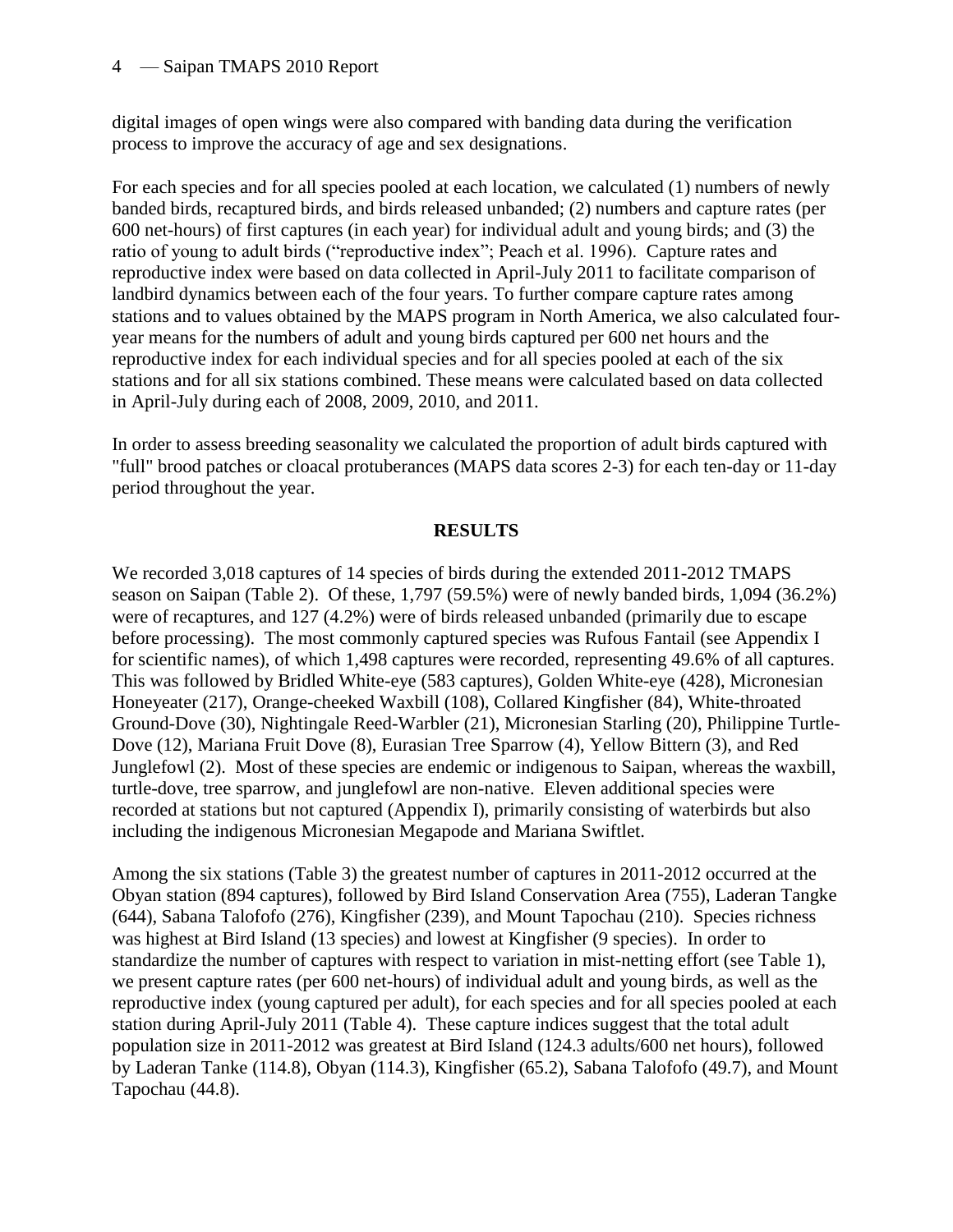Compared with April-July 2010, two stations showed lower capture rates (5.0% lower at Laderan Tangke and 26.1% lower at Mount Tapachou), and four stations showed higher rates, varying from 5.1% higher at Sabana Talofofo to 28.4% higher at Obyan. The capture rate of adults at the six stations combined was 90.9 adults per 600 net hours (Table 2), up 9.3% from the 83.2 per 600 net-hours records in 2010 but down 49.7% from the 180.7 per 600 net-hours recorded in 2009.

The most abundant indigenous breeding landbird at the six Saipan TMAPS stations in April-July 2011, as determined by adult capture rate, was Rufous Fantail (45.9 per 600 net-hours), followed in descending order by Golden White-eye (15.4), Bridled White-eye (11.9), Micronesian Honeyeater (7.9), Collared Kingfisher (2.6), White-throated Ground-Dove (2.0), Nightingale Reed-Warbler (1.3), Micronesian Starling (1.3), and Marianas Fruit-Dove (0.7). The capture rates of Collared Kingfisher and Bridled White-eye were lower than they were in 2010 (by 31.6% and 33.9%, respectively) whereas rates for the other seven species were higher, including 38.6% higher for Micronesian Honeyeater, 20.8% higher for Rufous Fantail, and 36.3% higher for Golden White-eye.

Captures of young of all species pooled (Table 4) showed a somewhat different order to captures of adults, being highest at Obyan (54.5 young/600 net hours), followed by Bird Island (54.3), Laderan Tangke (43.2), Mount Tapochau (24.6), Kingfisher (15.5), and Sabana Talofofo (15.0). The reproductive index in 2011, as determined by the number of young per adult, was 0.41 when all six stations were combined (Table 2), down (by 24.1%) from the 0.54 recorded in 2010 but up (by 356%) from the 0.09 recorded in 2009. The reproductive index was highest at Mount Tapochau (0.55), followed by Obyan (0.48), Bird Island (0.44), Laderan (0.38), Kingfisher (0.24), and Sabana Talofofo (0.30).

Mean numbers of individual adults (an index of adult population size) and young captured per 600 net-hours, and productivity (reproductive index) during April-July, averaged over the fouryear period 2008-2011, are presented in Table 5 for each station and for all six stations combined. Values for all species pooled indicate that the largest breeding populations (adult captures) occurred at Laderan Tangke, followed by Bird Island, Obyan, Mount Tapachou, Kingfisher, and Sabana Talafofo. This order has remained consistent during all four years. Productivity over the four years was highest at Obyan, followed by Mount Tapachou, Bird Island, Laderan Tangke, Kingfisher, and Sabana Talafofo. This order was the same as that based on 2008-2010 data, which had varied before this. The highest capture rates during 2008-2011 for each of the indigenous landbird species were: Rufous Fantail (68.9 adults per 600 net hours overall and the highest rate at Laderan Tangke), Bridled White-eye (26.3 and Obyan), Golden White-eye (24.9 and Bird Island), Micronesian Honeyeater (10.6 and Sabana Talofofo), Collared Kingfisher (6.1 and Laderan Tangke), White-throated Ground-Dove (2.6 and Kingfisher), Micronesian Starling (2.0 and Sabana Talofofo), Nightingale Reed-Warbler (1.2 and Sabana Talofofo), and Mariana Fruit-Dove (0.6 and Sabana Talofofo). Thus, although Sabana Talofofo consistently has the lowest overall capture rates they show the highest rates for four of these nine species. For all six stations combined, the four-year capture rate was 147.0 adults per 600 nethours and the reproductive index over the four years was 0.40 young/adults.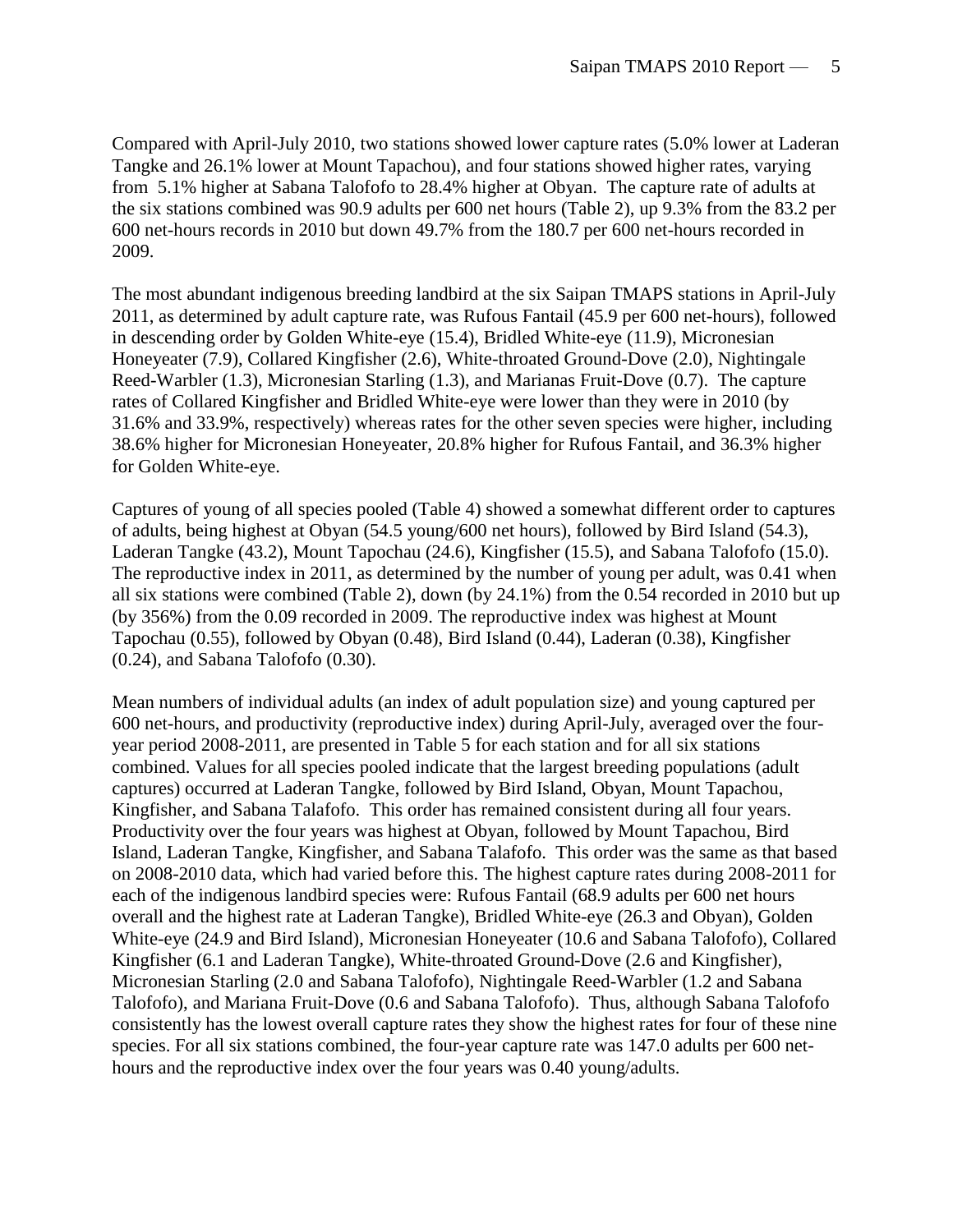Proportions of adults in breeding condition (with full brood patches or cloacal protuberances) for four species and all species pooled, by 10-day or 11-day period throughout the year, are shown in Figure 2. The figure for all species pooled generally indicates prolonged bi-modal breeding seasons for landbirds on Saipan, with one season spanning February to May and a second season spanning June-November. Indications for similar breeding patterns were observed for Bridled White-eye, Micronesian Honeyeater, and Rufous Fantail, whereas Golden White-eye appeared to show a pattern indicating more consistent, year-round breeding (Fig. 2)

#### **DISCUSSION**

The first five years of the Tropical Monitoring Avian Productivity and Survivorship (TMAPS) program on Saipan have been highly successful. Specifically, we have (1) established six monitoring stations, representing a range of terrestrial habitats typical of the region, across the length of the island; (2) met mist-netting effort goals for all stations in all periods and pulses of station operation; and (3) registered over 7,000 captures of birds over the 5-year period. These first five years have also enabled us to collect extensive data on molt, plumage, breeding condition, skull pneumaticization, and morphometrics; and have provided a foundation for developing criteria for determining age and sex in these birds (Pyle et al. 2008, Radley et al. 2011) and the discovery of a unique bivariate molt pattern in Rufous Fantail (Junda et al. in press). Additional publications based on TMAPS data from Saipan are planned.

The 2011 breeding season (April-July) was marked by higher capture rates of adults but lower productivity rates (young/adult) than were recorded in 2010. This was opposite to the changes observed between 2009 and 2010 and may be related to affects of rainfall (dry vs. wet seasons) on landbird dynamics (Pyle et al. 2010). Alternatively, at MAPS stations in North America we often see an alternating pattern of high and low adult population sizes coupled with low and high reproductive rates, respectively, and suspect that this relates to density-dependent effects on breeding success and lower success by first-time breeders after high recruitment. It will be interesting to see if such dynamics are occurring on Saipan, with or without additional effects of rainfall, and a thorough analysis of this and other aspects of landbird breeding success and survival will be undertaken in 2013.

Given the dearth of data on Micronesian landbirds (Rodda et al. 1998, Mosher and Fancy 2002, Sachtleben et al. 2006, Camp et al. 2009), establishment of the TMAPS program on Saipan represents a significant advance in improving our understanding of this insular avifauna. The need for understanding the dynamics of landbird vital rates is pressing given the many threats to the persistence of these populations such as those associated with habitat loss the potential introduction of brown treesnake *Boiga irregularis* (Rodda et al. 1998; Camp et al. 2009), and the general vulnerability of insular endemic landbird taxa. Continued operation of these six stations on Saipan is planned through July 2012, after which data will be fully analyzed to understand where vulnerabilities may exist and to suggest management actions to counterbalance them. In coming years we will also set up TMAPS stations on nearby Rota to compare landbird dynamics there with those of Saipan. We look forward to continuing this important avian-conservation work in the future.

#### **ACKNOWLEDGMENTS**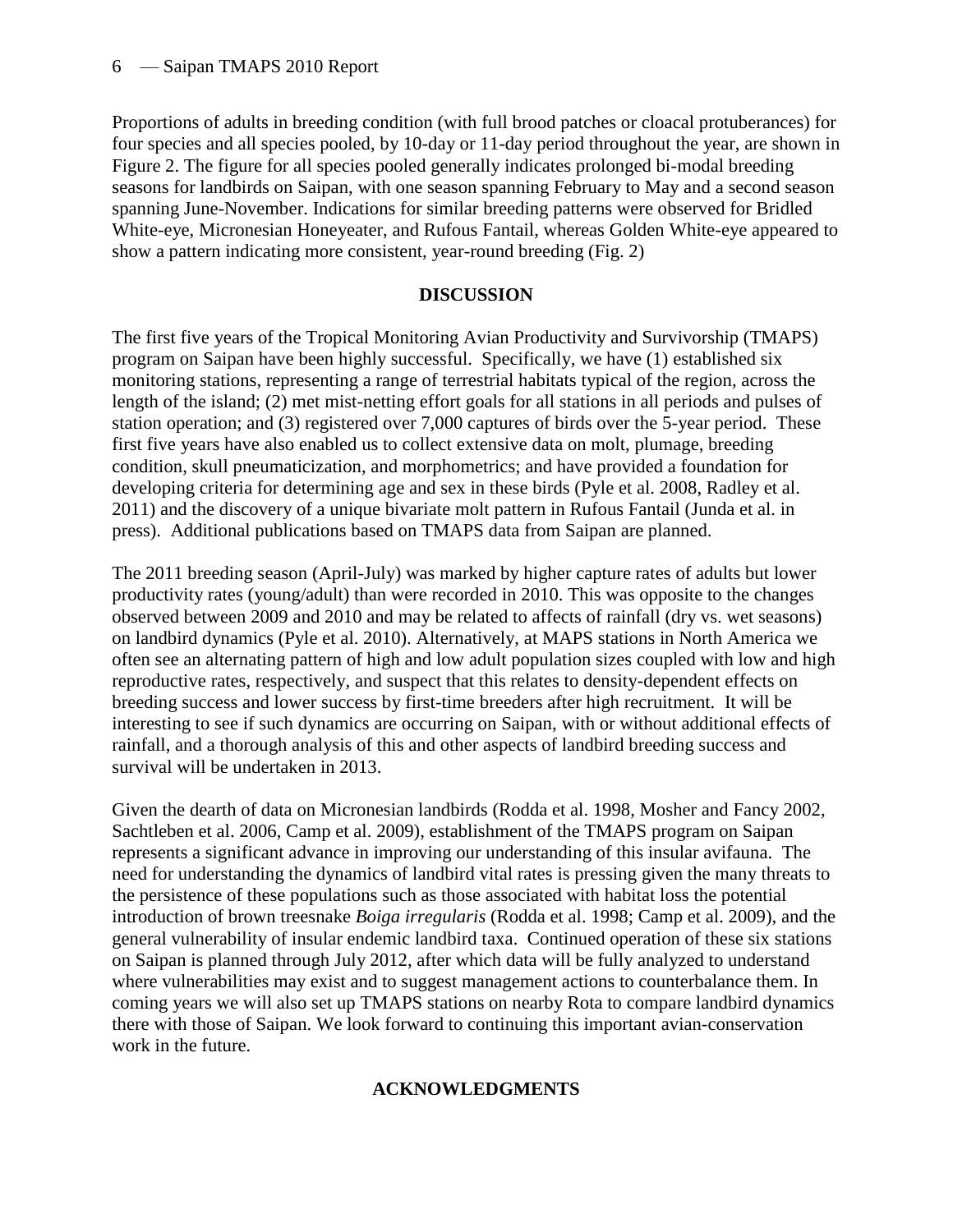We thank the U.S. Fish and Wildlife Service for providing funding to the CNMI Division of Fish and Wildlife through both the State Wildlife and Pittman-Robertson Wildlife Restoration Grants. Laura Williams, formerly of CNMI DFW, assisted in securing these funds. Field data from 2008 were collected by IBP biologist interns James Bradley and Christina Carter, data from 2009 were collected by Anne Lindsey Crary and James Junda, data from 2010 were collected by Crary, Nathan Banfield, Caroline Poli, Lauren Helton, and Daniel Webb, and data from 2011-2012 were collected by Matthew Chmielewski, Maxine Whetstine, Kai Zhang, Brian Robinson, Erin Rowan, and Brent Thompson. Daniel Lamar and Leno Olopai assisted us in gaining access to lands adjacent to their properties for the purpose of data collection. IBP Staff biologist Ron Taylor helped recruit and train the field crews, provided office support during the field season, and assisted with data entry and verification. This is Contribution No. 404 of The Institute for Bird Populations.

#### **LITERATURE CITED**

- Baker, R.H. 1951. The avifauna of Micronesia, its origin, evolution and distribution. University of Kansas Publications, Museum of Natural History 3:1-359.
- Bart, J. 2005. Monitoring the abundance of bird populations. Auk 122:15-25.
- BirdLife International. 2010. Species factsheet: *Cleptornis marchei*. Downloaded from [http://www.birdlife.org](http://www.birdlife.org/) on 14/12/2010.
- Camp, R. J., T. K. Pratt, A. P. Marshall, F. Amidon, and L. L. Williams. 2009. Recent status and trends of the land bird avifauna on Saipan, Mariana Islands, with emphasis on the endangered Nightingale Reed-warbler *Acrocephalus luscinia*. Bird Conservation International 19:323-337.
- Craig, R. J. 1996. Seasonal population surveys and natural history of a Micronesian bird community. Wilson Bulletin 108:246-267.
- Craig, R. J., and K. G. Beal. 2001. Microhabitat partitioning among small passerines in a Pacific island bird community. Wilson Bulletin 113:317-326.
- DeSante, D. F. 1992. Monitoring Avian Productivity and Survivorship (MAPS): a sharp, rather than blunt, tool for monitoring and assessing landbird populations. Pages 511-521 *in* D. R. McCullough and R. H. Barrett, editors. Wildlife 2001: Populations. Elsevier Applied Science, London, UK.
- DeSante, D. F. and T. L. George. 1994. Population trends in the landbirds of western North America. Pages 173-190 *in* J. R. Jehl, Jr. and N. K. Johnson (eds.), A century of avifaunal change in North America, Studies in Avian Biology No 15, Cooper Ornithological Society.
- DeSante, D. F., and D. R. Kaschube. 2007. The Monitoring Avian Productivity and Survivorship (MAPS) Program 2002 and 2003 Report. Bird Populations 8:46-115.
- DeSante, D. F., and D. R. Kaschube. 2009. The Monitoring Avian Productivity and Survivorship (MAPS) Program 2004, 2005, and 2006 report. Bird Populations 9:86-169.
- DeSante, D.F., and J.F. Saracco. 2010. 2009-10 MoSI (Monitoreo de Sobrevivencia Invernal) manual. The Institute for Bird Populations, Point Reyes Station, CA.
- DeSante, D.F., Burton, K.M., Velez, P., and Froehlich, D. 2011. MAPS Manual. The Institute for Bird Populations, Point Reyes Station, CA.
- DeSante, D. F., M. P. Nott, and D. R. Kaschube. 2005. Monitoring, modeling, and management: Why base avian monitoring on vital rates and how should it be done? Pages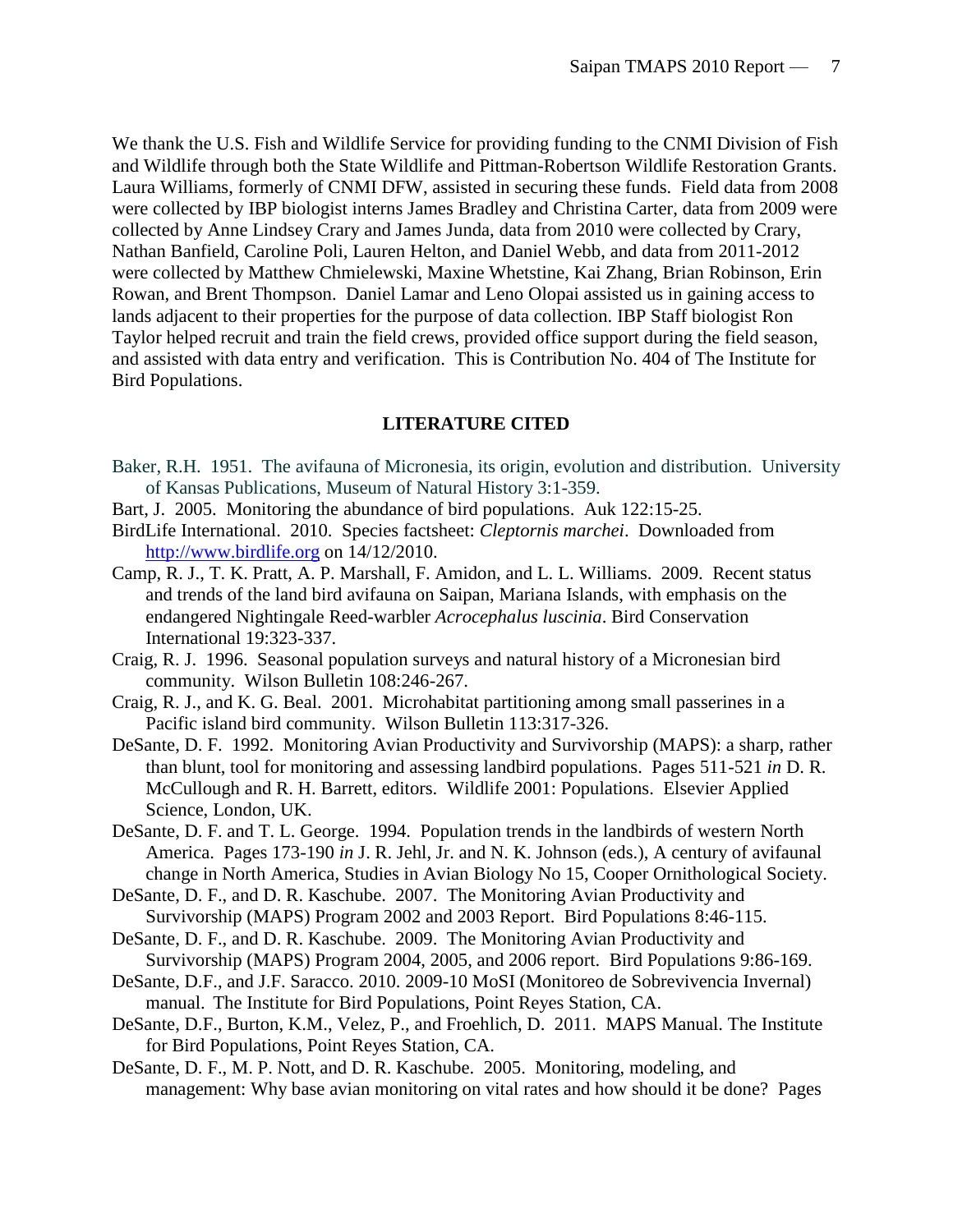795-804 *in* C. J. Ralph and T. D. Rich, editors. Bird Conservation Implementation and Integration in the Americas. U.S. Forest Service General Technical Report PSW-GTR-191.

- DeSante, D. F., M. P. Nott, and D. R. O'Grady. 2001. Identifying the proximate demographic cause(s) of population change by modeling spatial variation in productivity, survivorship, and population trends. Ardea 89:185-207.
- Green, R. E. 1999. Applications of large scale studies of demographic rates to bird conservation. Bird Study 46:S279-288.
- Gregory R.D., van Strien A.J., Vorisek P., Gmelig Meyling A.W., Noble D.G., Foppen R.P.B. and Gibbons D.W. 2005. Developing indicators for European birds. Philosophical Transactions of the Royal Society London B 360: 269-288.
- Holmes, R. T. 2007. Understanding population change in migratory songbirds: long-term and experimental studies of Neotropical migrants in breeding and wintering areas. Ibis 149:2- 13.
- Hutto, R. L. 1998. Using landbirds as an indicator species group. Pages 75-92 *in* J. M. Marzluff and R. Sallabanks, editors. Avian Conservation: Research and Management. Island Press, Washington, D.C., USA.
- Junda, J.H., A.L. Crary, and P. Pyle. In press. Two modes of primary replacement during prebasic molt of Rufous Fantails, *Rhipidura rufifrons*. Wilson Journal of Ornithology.
- Marshall, J.T. Jr. 1949. The endemic avifauna of Saipan, Tinian, Guam, and Palau. Condor 51:200-221.
- Morrison, M. J. 1986. Bird populations as indicators of environmental change. Current Ornithology 3:429-451.
- Mosher, S. M., and S. G. Fancy. 2002. Description of nests, eggs, and nestlings of the endangered Nightingale Reed-Warbler on Saipan, Micronesia. Wilson Bulletin 114:1-10.
- Noon, B. R. and J. R. Sauer. 1992. Population models for passerine birds: structure parameterization, and analysis. Pages 441-464 in D. C. McCullough and R. H. Barrett (eds.), Wildlife 2001: Populations. Elsevier Applied Science, London.
- Peach, W. J., S. R. Baillie, and S. T. Buckland. 2004. Current practices in the British Trust for Ornithology Constant Effort Sites scheme and comparisons with temporal changes in mistnet captures with changes in spot-mapping counts a the extensive scale. Studies in Avian Biology 29:46-56.
- Peach, W. J., S. T. Buckland, and S. R. Baillie. 1996. The use of constant effort mist-netting to measure between-year changes in the abundance and productivity of common passerines. Bird Study 43:142-156.
- Peach, W. J., G. M. Siriwardena, and R. D. Gregory. 1999. Long-term changes in over-winter survival rates explain the decline of reed buntings *Emberiza schoeniclus* in Britain. Journal of Applied Ecology 36:798-811.
- Pyle, P., P. Radley, J. Bradley, and C. Carter. 2008. Manual for Ageing and Sexing Birds of Saipan, with notes on Breeding Seasonality. The Institute for Bird Populations, Point Reyes Station, CA.
- Pyle, P., J. F. Saracco, P. Radley, D. R. Kaschube, A. Lindsay Crary, and J. Junda. 2009. The Tropical Monitoring Avian Productivity and Survivorship (TMAPS) Program on Saipan, Commonwealth of the Northern Marianas Islands. The Institute for Bird Populations, Point Reyes Station, CA.
- Pyle, P., J. F. Saracco, P. Radley, and D. R. Kaschube. 2010. The Tropical Monitoring Avian Productivity and Survivorship (TMAPS) Program on Saipan, Commonwealth of the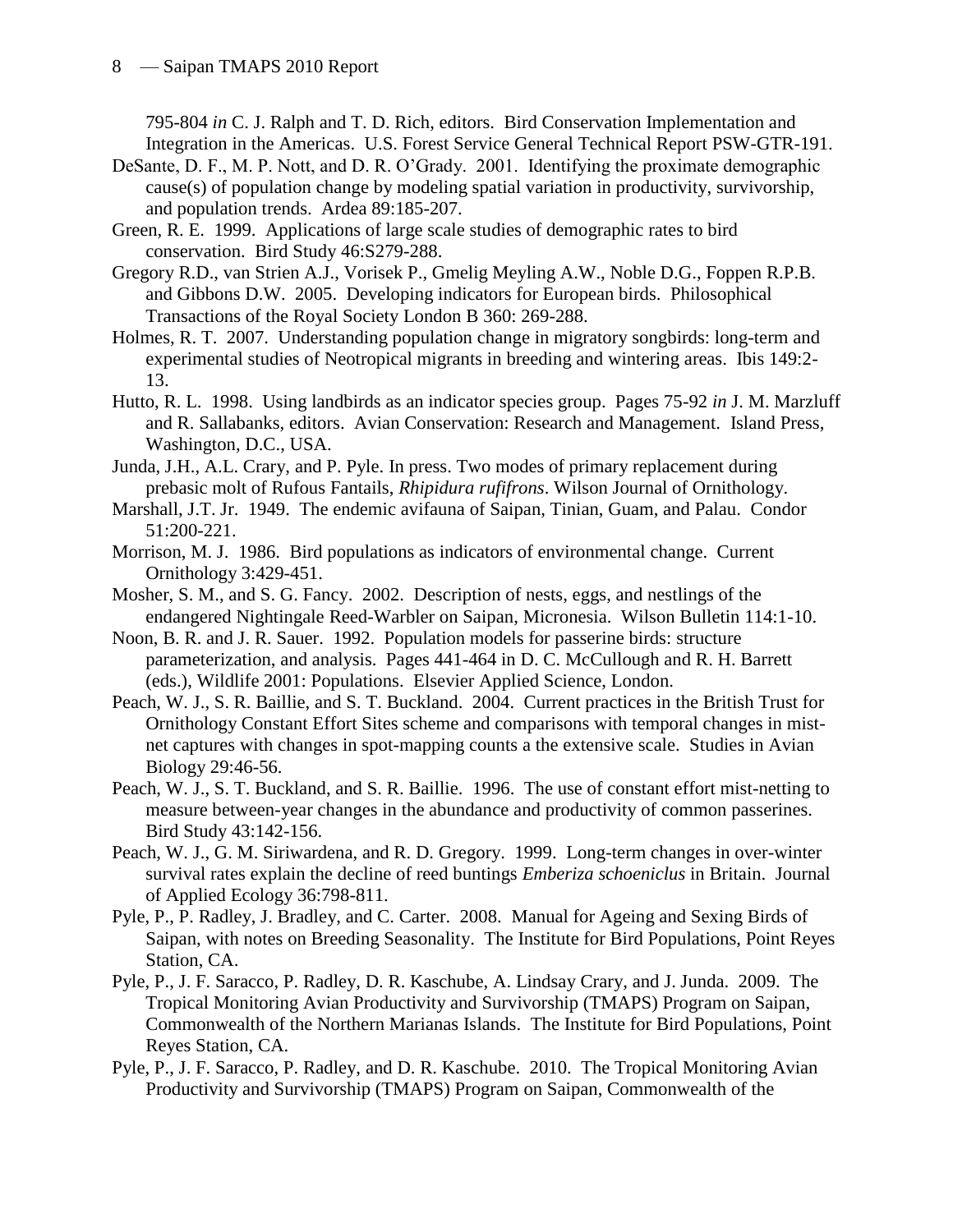Northern Marianas Islands: 2010 Report. The Institute for Bird Populations, Point Reyes Station, CA.

- Radley, P., A. L. Crary, J. Bradley, C. Carter, and P. Pyle. 2011. Molt patterns, biometrics, and age and gender classification of landbirds on Saipan, Northern Mariana Islands. Wilson Journal of Ornithology 123:588-594.
- Rodda, G. H., E. W. Campbell, and S. R. Derrickson. 1998. Avian conservation and research in the Mariana Islands, western Pacific Ocean. Pp. 367-381 *in* Avian conservation: research and management (J. M. Marzluff and R. Sallabanks, Eds.) Island Press, Washington, D.C.
- Sachtleben, T. 2005. Predation and nest success of forest birds in native and non-native habitat on Saipan, Mariana Islands. M.S. Thesis. Colorado State University.
- Sachtleben, T., J. L. Reidy, and J. A. Savidge. 2006. A description of the first Micronesian Honeyeater (Myzomela rubrata saffordi) nests found on Saipan, Mariana Islands. Wilson Journal of Ornithology 118:309-315.
- Saracco, J. F., D. F. DeSante, and D. R. Kaschube. 2008a. Assessing landbird monitoring programs and demographic causes of population trends. Journal of Wildlife Management. 72:1665-1673.
- Saracco, J.F., P. Radley, D. R. Kaschube, J. Bradley, C. Carter, and P. Pyle. 2008b. The Tropical Monitoring Avian Productivity and Survivorship (TMAPS) Program on Saipan, Commonwealth of the Northern Mariana Islands: 2008 report. The Institute for Bird Populations, Point Reyes Station, CA.
- Sauer, J. R., J. E. Hines, and J. Fallon. 2008. The North American Breeding Bird Survey, Results and Analysis 1966 - 2007. Version 5.15.2008. USGS Patuxent Wildlife Research Center, Laurel, MD.
- Temple, S. A., and J. A. Wiens. 1989. Bird populations and environmental changes: can birds be bio-indicators? American Birds 43:260-270.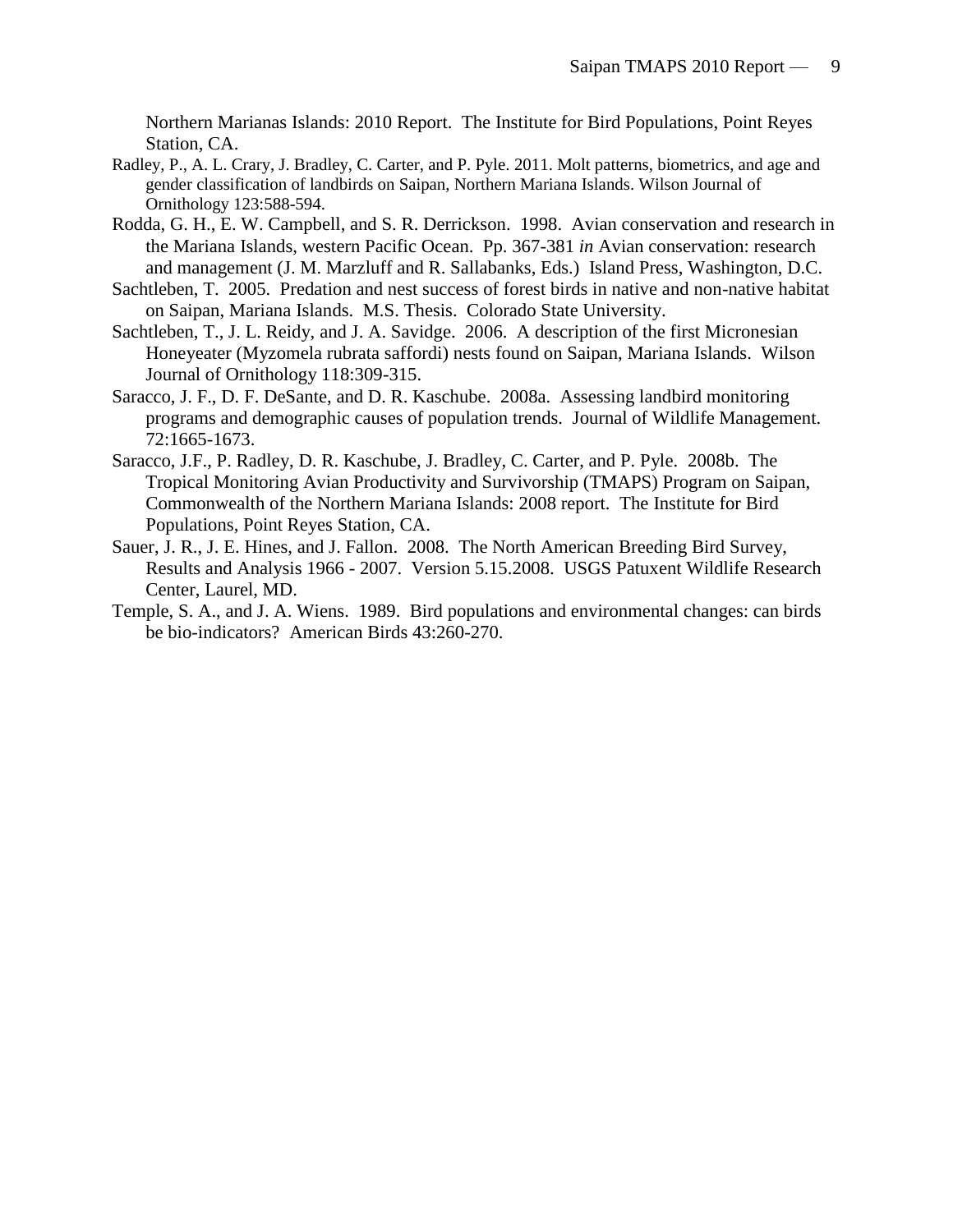Table 1. Summary of the TMAPS program on the island of Saipan, Commonwealth of the Northern Marianas Islands (CNMI), Micronesia from March 2011 through March 12012.

|                      |             |                                                                     |                        |              |              |          | March 2011- March 2012 operation |
|----------------------|-------------|---------------------------------------------------------------------|------------------------|--------------|--------------|----------|----------------------------------|
| <b>Station</b>       |             |                                                                     |                        | Avg          | Number of    | No. of   |                                  |
|                      |             |                                                                     |                        | Elev.        | net-hours    | periods/ |                                  |
| Name                 | Code        | Major Habitat Type                                                  | Latitude-longitude     | (m)          | period/pulse | pulses   | Inclusive dates                  |
| <b>Bird Island</b>   | <b>BICA</b> | Lowland tropical                                                    | 15°15'45"N,145°48'50"E | 30           | 738.7        | 13       | $03/28/11 - 07/26/11$            |
| Conservation<br>Area |             | evergreen tangantangan<br>forest                                    |                        |              | 1329.3       | 8        | $08/13/11 - 03/19/12$            |
| Laderan Tangke       | <b>LATA</b> | Lowland tropical                                                    | 15°15'10"N,145°47'54"E | 207          | 713.3        | 13       | $03/29/11 - 07/28/11$            |
|                      |             | evergreen tangantangan<br>forest and lowland<br>tropical rainforest |                        |              | 1385.0       | 8        | $08/22/11 - 03/27/12$            |
| Sabana Talofofo      | <b>SATA</b> | Tropical Casuarina                                                  | 15°13'07"N,145°45'44"E | 161          | 536.0        | 12       | $03/23/11 - 07/10/11$            |
|                      |             | savannah with dense<br>swordgrass thicket                           |                        |              | 1247.0       | 9        | $07/20/11 - 03/04/12$            |
| Kingfisher           | <b>KIFI</b> | Lowland tropical broad-                                             | 15°13'02"N,145°46'37"E | 23           | 591.2        | 13       | $03/26/11 - 07/25/11$            |
|                      |             | leaf evergreen rainforest<br>with riparian zone                     |                        |              | 1098.7       | 8        | $08/09/11 - 03/14/12$            |
| Mount Tapochau       | <b>MTAP</b> | Submontane tropical                                                 | 15°11'01"N,145°44'04"E | 274          | 607.3        | 13       | $03/25/11 - 07/24/11$            |
|                      |             | mixed broad-leaf<br>evergreen rainforest                            |                        |              | 1032.5       | 8        | $08/04/11 - 03/10/12$            |
| Obyan                | <b>OBYA</b> | Lowland tropical                                                    | 15°06'31"N,145°43'49"E | $\mathbf{1}$ | 724.3        | 13       | $03/27/11 - 07/27/11$            |
|                      |             | evergreen tangantangan<br>forest                                    |                        |              | 1381.0       | 8        | $08/18/11 - 03/23/12$            |
|                      |             |                                                                     |                        |              |              |          |                                  |
| <b>ALL STATIONS</b>  |             |                                                                     |                        |              | 3910.8       | 13       | $03/23/11 - 07/28/11$            |
|                      |             |                                                                     |                        |              | 7473.5       | 8        | $07/20/11 - 03/27/12$            |

<sup>1</sup> Total net-hours for the months March 2011 through March 2012. From March 2011 through July 20, 2011 stations were operated one day per 10 day period. From July 20, 2011 through March 2012 stations were operated in 3 day pulses once per month.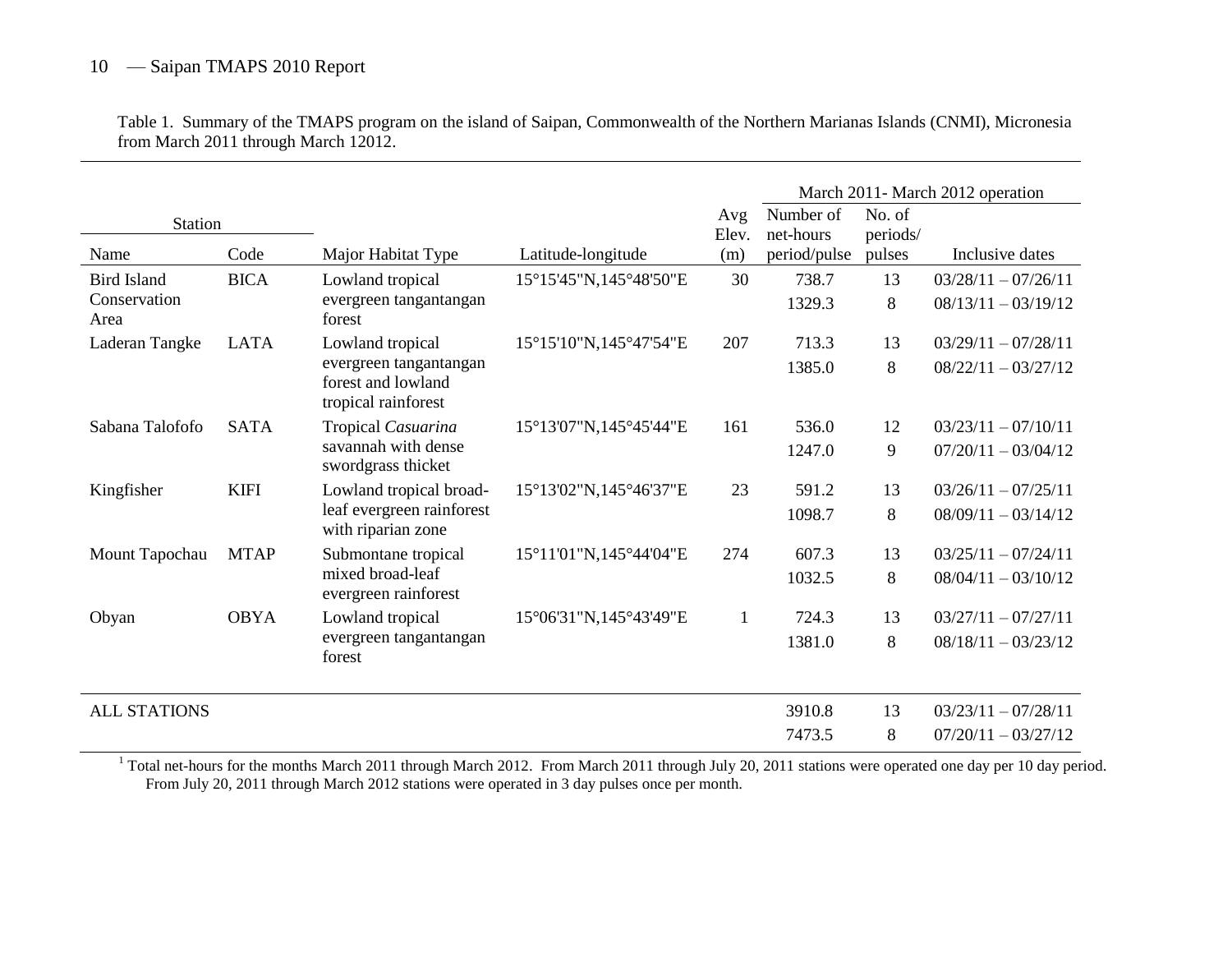Table 2. Summary of combined results for all six Saipan TMAPS stations. Number of captures for March 2011 through March 2012 and number of birds per 600 net hours for the peak breeding period, April through July 2011.

|                                   |                 | Birds captured  |                 | Birds/600 net-hours |       |                   |
|-----------------------------------|-----------------|-----------------|-----------------|---------------------|-------|-------------------|
| Species <sup>1</sup>              | Newly<br>banded | $Um-$<br>banded | Recap-<br>tured | <b>Adults</b>       | Young | Prop.<br>Young    |
| Red Junglefowl                    |                 | $\mathfrak{2}$  |                 |                     |       |                   |
| <b>Yellow Bittern</b>             | 3               |                 |                 | 0.0                 | 0.0   | und. <sup>2</sup> |
| Philippine Turtle-Dove            | 10              | $\overline{2}$  |                 | 0.2                 | 0.0   | 0.00              |
| Mariana Fruit-Dove                | 8               |                 |                 | 0.7                 | 0.0   | 0.00              |
| <b>White-throated Ground-Dove</b> | 24              | $\overline{4}$  | $\overline{2}$  | 2.0                 | 0.3   | 0.17              |
| <b>Collared Kingfisher</b>        | 45              |                 | 39              | 2.6                 | 1.8   | 0.69              |
| Micronesian Honeyeater            | 147             | 14              | 56              | 7.9                 | 3.5   | 0.44              |
| <b>Rufous Fantail</b>             | 681             | 33              | 784             | 45.9                | 16.7  | 0.37              |
| Nightingale Reed-Warbler          | 10              |                 | 11              | 1.3                 | 0.0   | 0.00              |
| <b>Bridled White-eye</b>          | 459             | 41              | 83              | 11.9                | 5.6   | 0.47              |
| Golden White-eye                  | 297             | 14              | 117             | 15.4                | 8.4   | 0.55              |
| Micronesian Starling              | 18              | $\overline{2}$  |                 | 1.3                 | 0.3   | 0.25              |
| Orange-cheeked Waxbill            | 92              | 14              | $\overline{2}$  | 1.5                 | 0.2   | 0.11              |
| <b>Eurasian Tree Sparrow</b>      | 3               | 1               |                 | 0.2                 | 0.0   | 0.0               |
| <b>ALL SPECIES POOLED</b>         | 1797            | 127             | 1094            | 90.9                | 36.9  | 0.41              |
| <b>Total Number of Captures</b>   |                 | 3018            |                 |                     |       |                   |
| Number of Species                 | 13              | 10              | 8               | 12.0                | 8.0   |                   |
| <b>Total Number of Species</b>    |                 | 14              |                 |                     | 12.0  |                   |

 $<sup>1</sup>$  Scientific names given in Appendix.</sup>

<sup>2</sup> Reproductive index (young/adult) is undefined because no adults of this species were captured at this station in this year.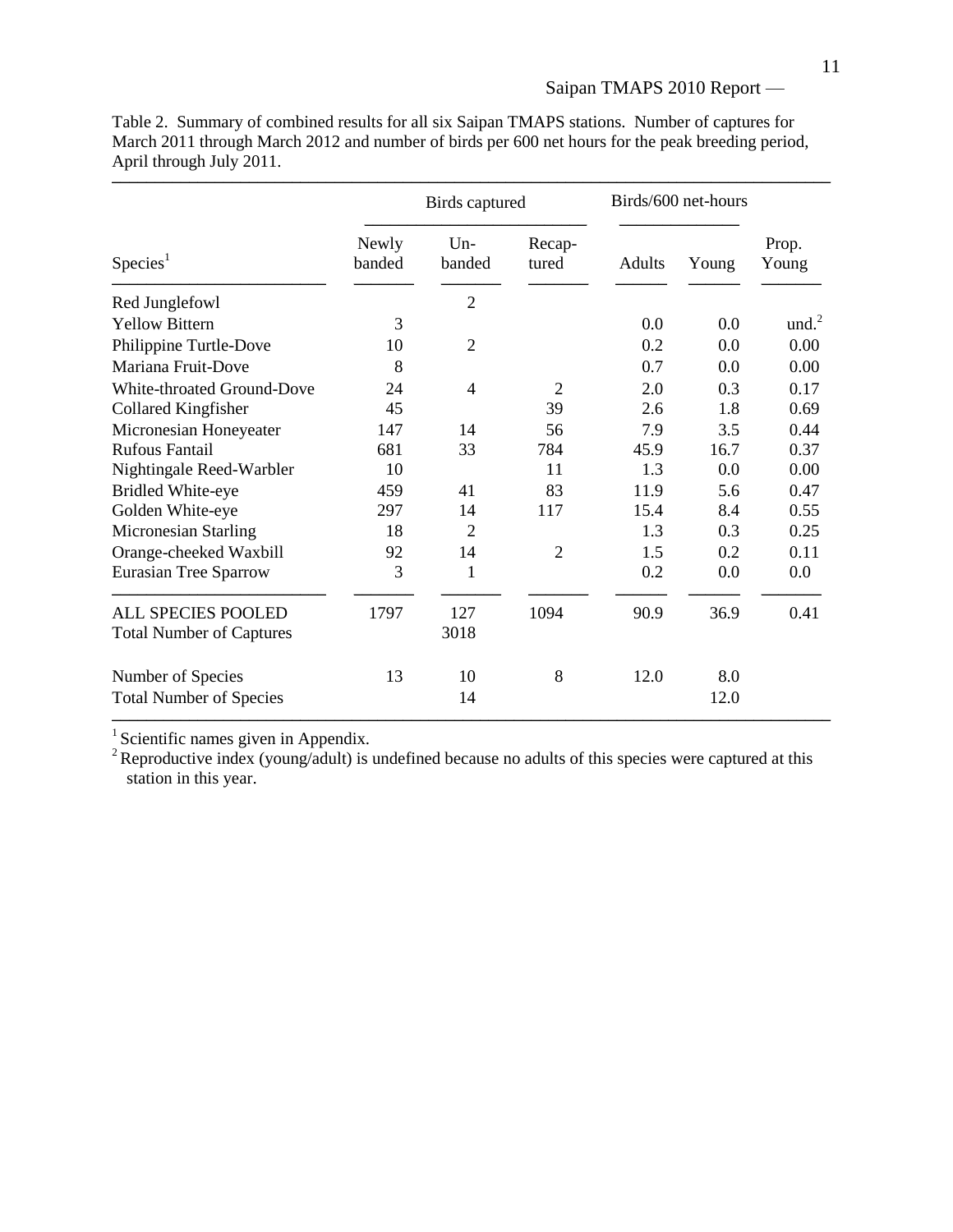|                                 |                | <b>Bird Island</b><br>Cons. Area |              |     | Laderan Tangke |     |                | Sabana Talofofo |                |     | Kingfisher     |                |                | Mount<br>Tapochau |              |     | Obyan |     |
|---------------------------------|----------------|----------------------------------|--------------|-----|----------------|-----|----------------|-----------------|----------------|-----|----------------|----------------|----------------|-------------------|--------------|-----|-------|-----|
| Species <sup>1</sup>            | N              | $\mathbf U$                      | $\mathbf R$  | N   | U              | R   | N              | U               | R              | N   | U              | $\mathbf R$    | N              | U                 | $\mathbb{R}$ | N   | U     | R   |
| Red Junglefowl                  |                |                                  |              |     |                |     |                |                 |                |     |                |                |                |                   |              |     |       |     |
| <b>Yellow Bittern</b>           |                |                                  |              |     |                |     |                |                 |                |     |                |                |                |                   |              |     |       |     |
| Philippine Turtle-Dove          |                |                                  |              | 3   |                |     |                |                 |                |     |                |                |                |                   |              |     |       |     |
| White-throated Ground-Dove      | 3              | 1                                |              |     |                |     |                |                 |                | 8   | 2              |                | 3              |                   |              | 3   |       |     |
| Mariana Fruit-Dove              | $\overline{2}$ |                                  |              |     |                |     |                |                 |                |     |                |                |                |                   |              |     |       |     |
| Collared Kingfisher             | 12             |                                  | 10           | 10  |                | 19  | 8              |                 |                | 4   |                | 6              | 5              |                   | 3            | 6   |       |     |
| Micronesian Honeyeater          | 40             | 5                                | 16           | 15  | 2              | 5   | 40             |                 | 29             | 18  | 3              | $\overline{2}$ | 19             | $\overline{2}$    | 3            | 15  |       |     |
| <b>Rufous Fantail</b>           | 134            | 8                                | 177          | 189 | 13             | 200 | 25             | $\mathcal{R}$   | 23             | 52  | $\overline{2}$ | 68             | 43             | 3                 | 17           | 238 | 4     | 299 |
| Nightingale Reed-Warbler        | 3              |                                  | $\mathbf{1}$ | 3   |                |     | $\overline{2}$ |                 | 10             |     |                |                |                |                   |              |     |       |     |
| <b>Bridled White-eye</b>        | 103            | 14                               | 22           | 80  | 12             | 12  | 33             | 3               | 15             | 10  | 1              |                | 22             |                   | 3            | 211 | 11    | 31  |
| Golden White-eye                | 129            | 6                                | 59           | 44  | 4              | 18  | 7              |                 | 8              | 39  |                | 18             | 60             | 2                 | 14           | 18  | 2     |     |
| <b>Micronesian Starling</b>     |                |                                  |              | 5   |                |     | 6              |                 |                |     |                |                | $\overline{c}$ |                   |              |     |       |     |
| Orange-cheeked Waxbill          | 6              |                                  |              | 3   |                |     | 45             | 6               | $\overline{2}$ | 3   |                |                | $\overline{2}$ | $\overline{2}$    |              | 33  | 6     |     |
| <b>Eurasian Tree Sparrow</b>    |                |                                  |              |     |                |     | 3              |                 |                |     |                |                |                |                   |              |     |       |     |
| ALL SPECIES POOLED              | 434            | 36                               | 285          | 357 | 33             | 254 | 174            | 15              | 87             | 136 | 8              | 95             | 159            | 10                | 41           | 537 | 25    | 332 |
| <b>Total Number of Captures</b> |                | 755                              |              |     | 644            |     |                | 276             |                |     | 239            |                |                | 210               |              |     | 894   |     |
| Number of Species               | 11             | 7                                | 6            | 11  | 6              | 5   | 12             | 6               | 6              | 9   | 4              | 5              | 10             | 5                 | 6            | 12  | 6     |     |
| <b>Total Number of Species</b>  |                | 13                               |              |     | 12             |     |                | 12              |                |     | 9              |                |                | 10                |              |     | 12    |     |

Table 3. Capture summary for the six individual TMAPS stations operated on the island of Saipan, Commonwealth of the Northern Marianas Islands (CNMI), Micronesia, in March 2011 – March 2012. N = Newly banded, U = Unbanded, R = Recaptures of banded birds.

 $<sup>1</sup>$  Scientific names given in Appendix.</sup>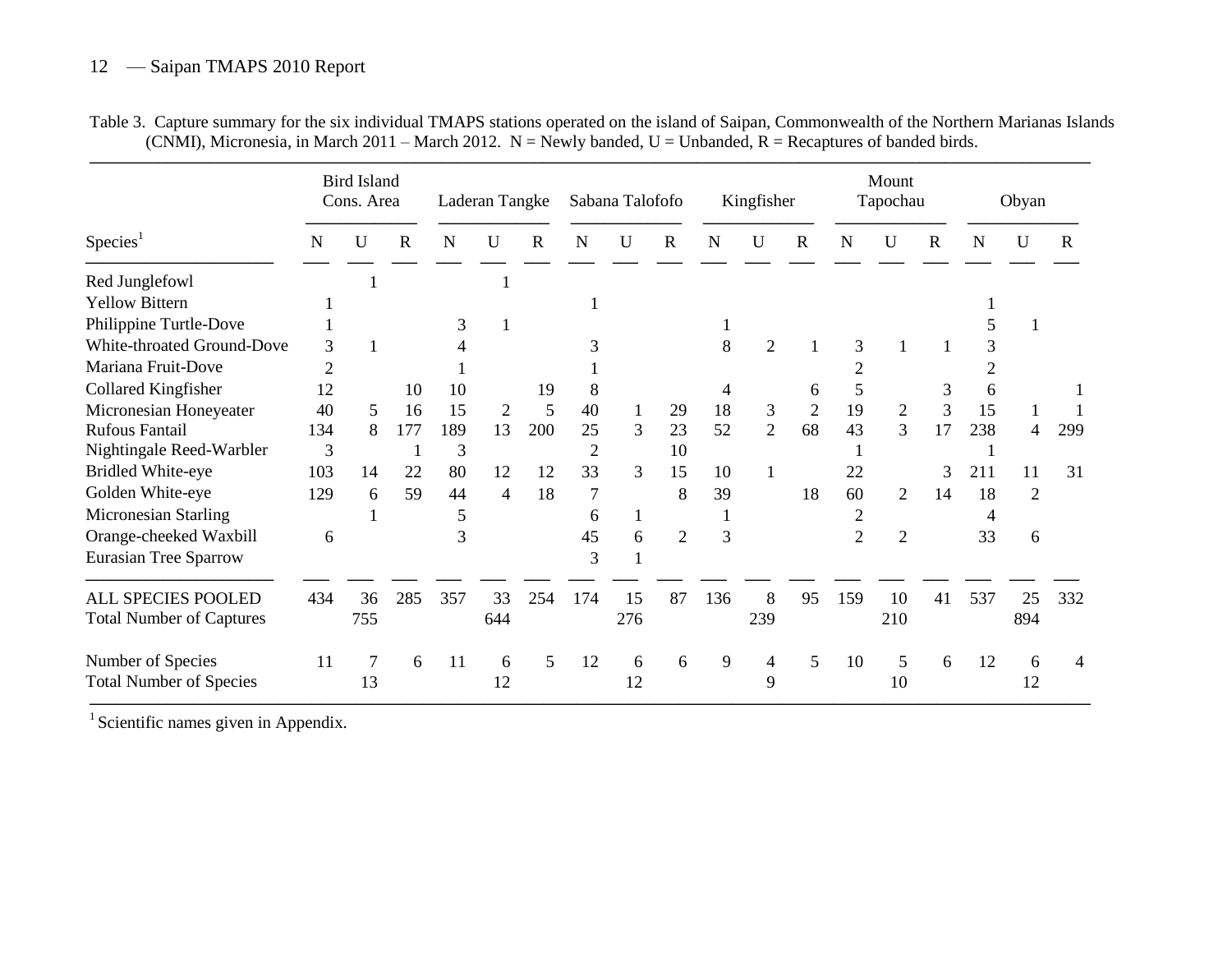|                                |       | Bird Island Cons.<br>Area |              |       | Laderan Tangke |              |      | Sabana Talofofo |              |      | Kingfisher |              |      | Mount Tapochau |              |       | Obyan |              |
|--------------------------------|-------|---------------------------|--------------|-------|----------------|--------------|------|-----------------|--------------|------|------------|--------------|------|----------------|--------------|-------|-------|--------------|
| Species <sup>1</sup>           | Ad.   | Yg.                       | Prop.<br>Yg. | Ad.   | Yg.            | Prop.<br>Yg. | Ad.  | Yg.             | Prop.<br>Yg. | Ad.  | Yg.        | Prop.<br>Yg. | Ad.  | Yg.            | Prop.<br>Yg. | Ad.   | Yg.   | Prop.<br>Yg. |
| <b>Yellow Bittern</b>          | 0.0   | 0.0                       | 0.00         |       |                |              |      |                 |              |      |            |              |      |                |              |       |       |              |
| Philippine Turtle-Dove         |       |                           |              | 0.0   | 0.0            | 0.00         |      |                 |              |      |            |              |      |                |              | 0.9   | 0.0   | 0.00         |
| White-throated Ground-Dove     | 1.8   | 0.9                       | 0.50         | 0.9   | 0.9            | 1.00         | 0.9  | 0.0             | 0.00         | 5.5  | 0.0        | 0.00         | 3.2  | 0.0            | 0.00         |       |       |              |
| Mariana Fruit-Dove             | 0.9   | 0.0                       | 0.00         |       |                |              |      |                 |              |      |            |              | 2.1  | 0.0            | 0.00         | 0.9   | 0.0   | 0.00         |
| <b>Collared Kingfisher</b>     | 4.4   | 6.1                       | 1.40         | 3.7   | 1.8            | 0.50         | 0.9  | 0.0             | 0.00         | 4.4  | 0.0        | 0.00         | 1.1  | 0.0            | 0.00         | 0.9   | 1.8   | 2.00         |
| Micronesian Honeyeater         | 12.3  | 0.9                       | 0.07         | 3.7   | 5.5            | 1.50         | 20.6 | 7.5             | 0.36         | 4.4  | 0.0        | 0.00         | 2.1  | 2.1            | 1.00         | 1.8   | 3.6   | 2.00         |
| Rufous Fantail                 | 48.2  | 23.6                      | 0.49         | 76.2  | 18.4           | 0.24         | 10.3 | 1.9             | 0.18         | 33.1 | 6.6        | 0.20         | 12.8 | 11.7           | 0.92         | 76.8  | 31.3  | 0.41         |
| Nightingale Reed-Warbler       | 2.6   | 0.0                       | 0.00         | 0.0   | 0.0            | 0.00         | 3.8  | 0.0             | 0.00         |      |            |              | 1.1  | 0.0            | 0.00         |       |       |              |
| <b>Bridled White-eye</b>       | 15.8  | 3.5                       | 0.22         | 12.9  | 6.4            | 0.50         | 6.6  | 2.8             | 0.43         | 2.2  | 3.3        | 1.50         | 4.3  | 0.0            | 0.00         | 24.1  | 15.2  | 0.63         |
| Golden White-eye               | 38.5  | 19.3                      | 0.50         | 14.7  | 9.2            | 0.63         | 2.8  | 1.9             | 0.67         | 15.5 | 5.5        | 0.36         | 16.0 | 10.7           | 0.67         | 0.9   | 1.8   | 2.00         |
| Micronesian Starling           |       |                           |              | 2.8   | 0.9            | 0.33         | 1.9  | 0.9             | 0.50         |      |            |              | 2.1  | 0.0            | 0.00         | 0.9   | 0.0   | 0.00         |
| Orange-cheeked Waxbill         | 0.0   | 0.0                       | 0.00         | 0.0   | 0.0            | 0.00         | 0.9  | 0.0             | 0.00         |      |            |              |      |                |              | 7.1   | 0.9   | 0.13         |
| <b>Eurasian Tree Sparrow</b>   |       |                           |              |       |                |              | 0.9  | 0.0             | 0.00         |      |            |              |      |                |              |       |       |              |
| ALL SPECIES POOLED             | 124.3 | 54.3                      | 0.44         | 114.8 | 43.2           | 0.38         | 49.7 | 15.0            | 0.30         | 65.2 | 15.5       | 0.24         | 44.8 | 24.6           | 0.55         | 114.3 | 54.5  | 0.48         |
| Number of Species              | 8     | 6                         |              | 7     |                |              | 10   | 5               |              | 6    | 3          |              | 9    | 3              |              | 9     | 6     |              |
| <b>Total Number of Species</b> |       | 8                         |              |       |                |              |      | 10              |              |      | 6          |              |      | 9              |              |       | 9     |              |

Table 4. Numbers of aged individual birds captured per 600 net-hours and proportion of young in the catch at the six individual TMAPS stations operated on the island of Saipan, Commonwealth of the Northern Marianas Islands (CNMI), Micronesia, in April through July, 2011.

 $<sup>1</sup>$  Scientific names given in Appendix.</sup>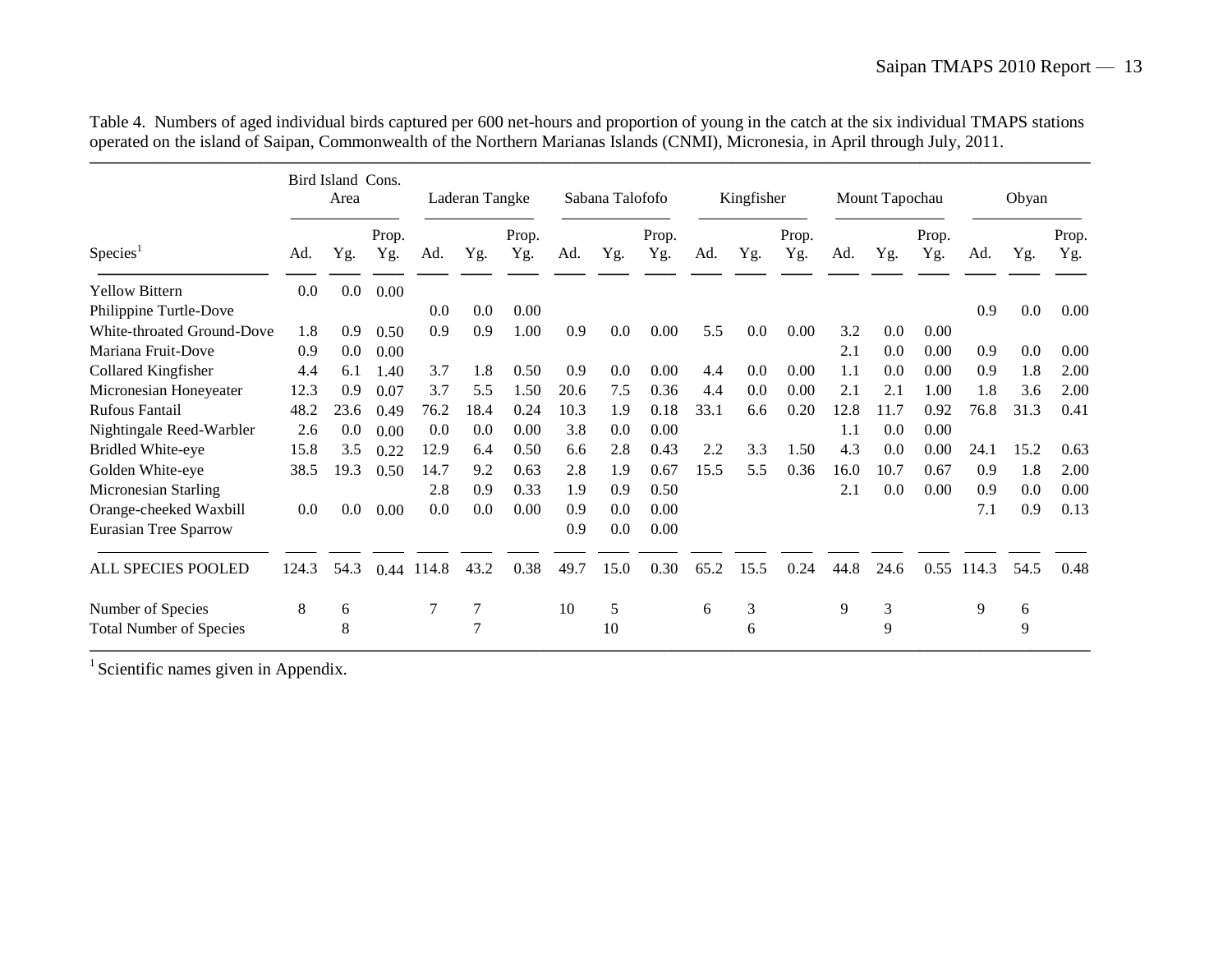Table 5. Mean numbers of aged individual birds captured per 600 net-hours and reproductive index at the six individual MAPS stations operated the island of Saipan, Commonwealth of the Northern Marianas Islands (CNMI), Micronesia, averaged over the four years, 2008-2011, including only the months April through July.

––––––––––––––––––––––––––––––––––––––––––––––––––––––––––––––––––––––––––––––––––––––––––––––––––––––––––––––––––––––––––

|                                | Bird Island Cons. | Area    |               |       | Laderan Tangke |               |      | Sabana Talofofo |               |      | Kingfisher |               |      | Mount Tapochau |               |            | Obyan |               | All stations pooled |      |                      |
|--------------------------------|-------------------|---------|---------------|-------|----------------|---------------|------|-----------------|---------------|------|------------|---------------|------|----------------|---------------|------------|-------|---------------|---------------------|------|----------------------|
| Species                        | Ad.               | Yg.     | Repr.<br>Ind. | Ad.   | Yg.            | Repr.<br>Ind. | Ad.  | Yg.             | Repr.<br>Ind. | Ad.  | Yg.        | Repr.<br>Ind. | Ad.  | Yg.            | Repr.<br>Ind. | Ad.        | Yg.   | Repr.<br>Ind. | Ad.                 | Yg.  | Repr.<br>Ind. $^{2}$ |
| <b>Yellow Bittern</b>          | 0.0               | 0.2     | und.          |       |                |               | 0.0  | 0.3             | und.          | 0.0  | 0.3        | und.          |      |                |               | 0.2        | 0.0   | 0.00          | 0.0                 | 0.1  | und                  |
| Philippine Turtle-Dove         | 0.7               | $0.0\,$ | 0.00          | 1.4   | 0.0            | 0.00          |      |                 |               | 0.6  | 0.0        | 0.00          | 0.4  | 0.0            | 0.00          | 1.2        | 0.4   | 0.67          | 0.7                 | 0.1  | 0.50                 |
| White-thrtd. Grd.-Dove         | 4.1               | 1.0     | 0.28          | 1.3   | 0.7            | 0.75          | 1.5  | 0.0             | 0.00          | 7.0  | 0.8        | 0.22          | 1.1  | 0.3            | 0.33          | 0.9        | 0.7   | 0.67          | 2.6                 | 0.6  | 0.32                 |
| Mariana Fruit-Dove             | 0.5               | $0.0\,$ | 0.00          | 0.5   | 0.0            | 0.00          | 1.3  | 0.0             | 0.00          |      |            |               | 1.1  | 0.0            | 0.00          | 0.2        | 0.2   | 1.00          | 0.6                 | 0.0  | 0.06                 |
| <b>Collared Kingfisher</b>     | 8.0               | 3.1     | 0.64          | 12.3  | 1.3            | 0.11          | 0.3  | 0.9             | 2.00          | 9.2  | 0.6        | 0.08          | 4.4  | 0.0            | 0.00          | 2.0        | 1.2   | 0.92          | 6.1                 | 1.2  | 0.25                 |
| Micronesian Honeyeater         | 17.0              | 9.0     | 0.60          | 5.7   | 3.2            | 0.69          | 23.9 | 7.1             | 0.33          | 7.9  | 3.3        | 0.46          | 9.4  | 3.7            | 0.50          | 2.0        | 4.7   | 2.63          | 10.6                | 5.1  | 0.54                 |
| <b>Rufous Fantail</b>          | 87.3              | 31.4    | 0.41          | 122.7 | 28.3           | 0.27          | 13.1 | 3.6             | 0.24          | 42.0 | 9.3        | 0.25          | 31.9 | 17.2           | 0.59          | 95.9       | 48.0  | 0.60          | 68.9                | 24.2 | 0.40                 |
| Nightingale Reed-Warb.         | 2.4               | 0.2     | 0.17          | 1.3   | 0.3            | 0.33          | 3.1  | 0.6             | 0.33          |      |            |               | 0.6  | 0.0            | 0.00          |            |       |               | 1.2                 | 0.2  | 0.13                 |
| <b>Bridled White-eye</b>       | 28.4              | 8.8     | 0.34          | 37.0  | 13.2           | 0.50          | 14.7 | 3.9             | 0.30          | 3.9  | 0.8        | 0.25          | 15.9 | 5.8            | 0.44          | 50.0       | 27.7  | 0.67          | 26.3                | 10.6 | 0.48                 |
| Golden White-eye               | 55.6              | 23.2    | 0.55          | 26.1  | 12.8           | 0.68          | 4.7  | 0.9             | 0.17          | 22.1 | 4.2        | 0.28          | 32.1 | 12.4           | 0.45          | 5.0        | 3.8   | 2.67          | 24.9                | 9.9  | 0.53                 |
| Micronesian Starling           | 1.9               | 0.2     | 0.08          | 2.0   | 0.7            | 0.33          | 4.5  | 0.3             | 0.05          | 1.7  | 0.9        | 0.67          | 2.0  | 0.0            | 0.00          | 0.7        | 0.2   | 0.33          | 2.0                 | 0.4  | 0.19                 |
| Orange-cheeked Waxbill         | 1.5               | $0.0\,$ | 0.00          | 0.9   | 0.0            | 0.00          | 7.5  | 0.0             | 0.00          | 0.3  | 0.0        | 0.00          | 0.5  | 0.0            | 0.00          | 5.0        | 0.4   | 0.12          | 2.5                 | 0.1  | 0.02                 |
| <b>Eurasian Tree Sparrow</b>   |                   |         |               |       |                |               | 3.5  | 0.3             | 0.08          |      |            |               |      |                |               |            |       |               | 0.5                 | 0.0  | 0.08                 |
| <b>ALL SPECIES POOLED</b>      | 207.3             | 77.0    | 0.42          | 211.2 | 60.4           | 0.33          | 78.0 | 17.8            | 0.22          | 94.7 | 20.2       | 0.23          | 99.4 | 39.4           |               | 0.44 163.0 | 87.5  | 0.62          | 147.0               | 52.7 | 0.40                 |
| Number of Species              | 11                | 9       |               | 11    | 8              |               | 11   | 9               |               | 9    | 8          |               | 11   | 5              |               | 11         | 10    |               | 12                  | 11   |                      |
| <b>Total Number of Species</b> |                   | 12      |               |       | 11             |               |      | 12              |               |      | 10         |               |      | 11             |               |            | 11    |               |                     | 13   |                      |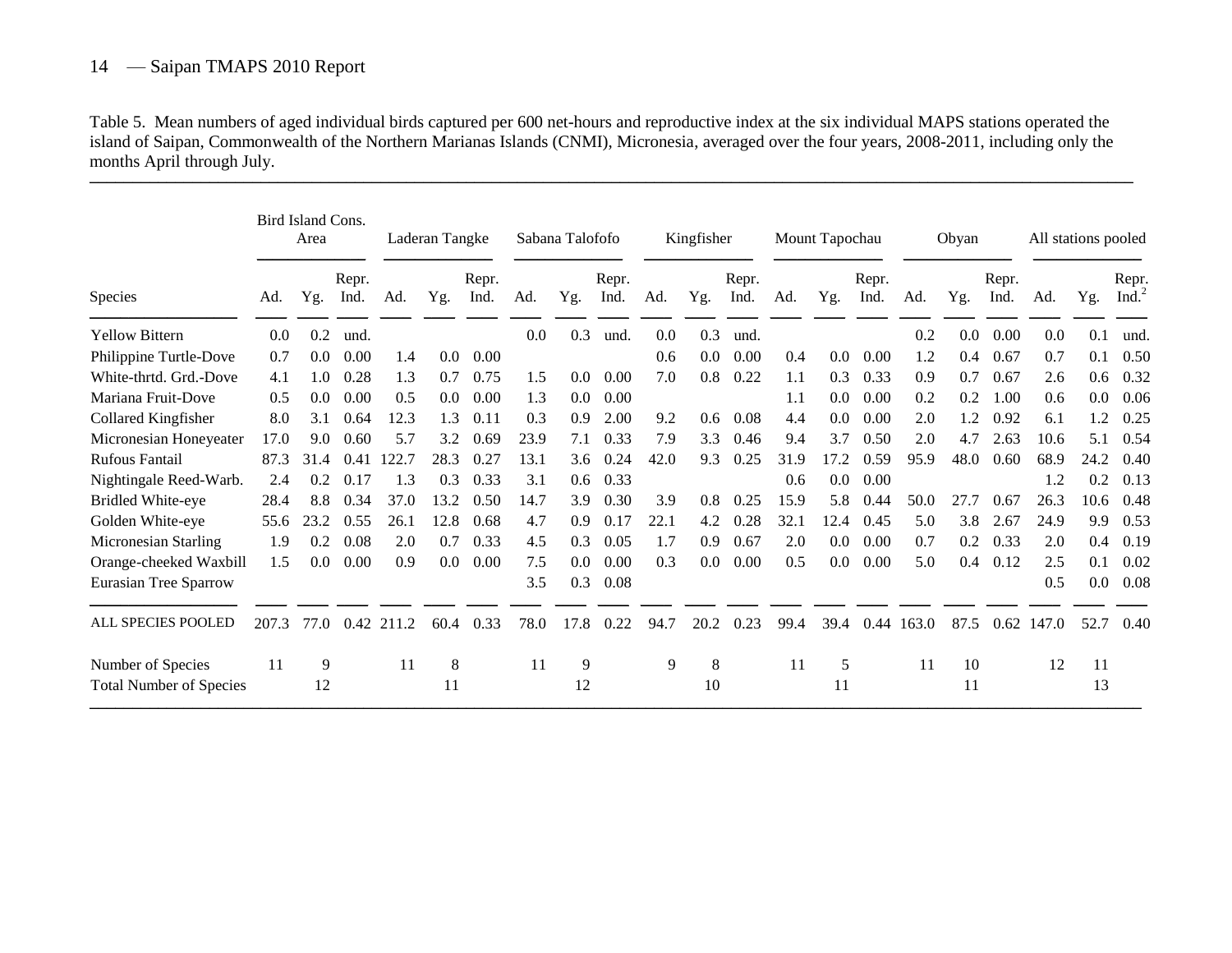**Figure 1**. Locations of the six Tropical Monitoring Avian Productivity and Survivorship (TMAPS) stations operated during 2008-2010 on Saipan, Commonwealth of the Northern Mariana Islands, and distribution of land cover classes on the island. Station codes are listed in Table 1. Land cover data were obtained from the US Forest Service (for detail on methodology, see: http://www.fs.fed.us/r5/spf/fhp/fhm/landcover/islands/CNMI\_Report.pdf).

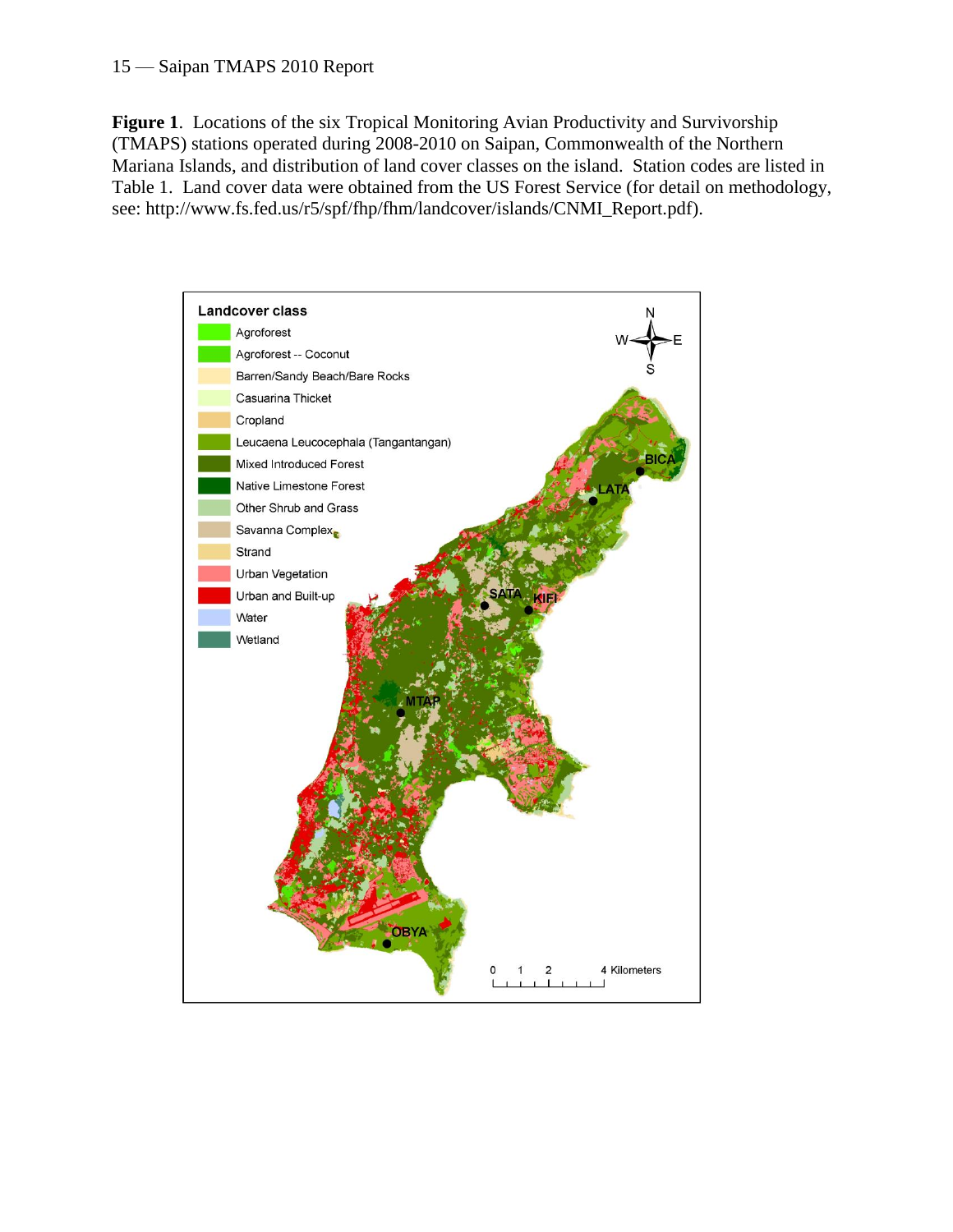

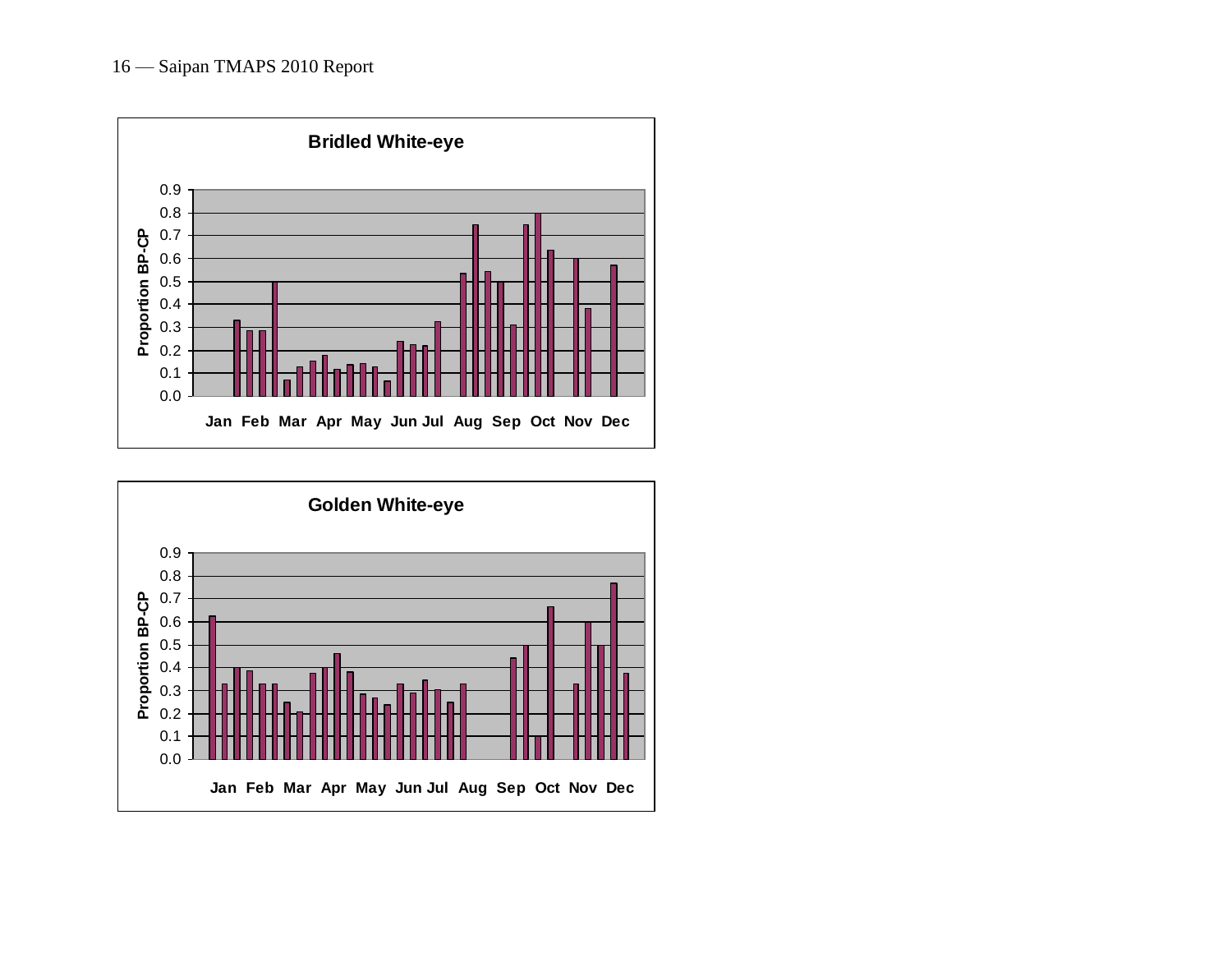

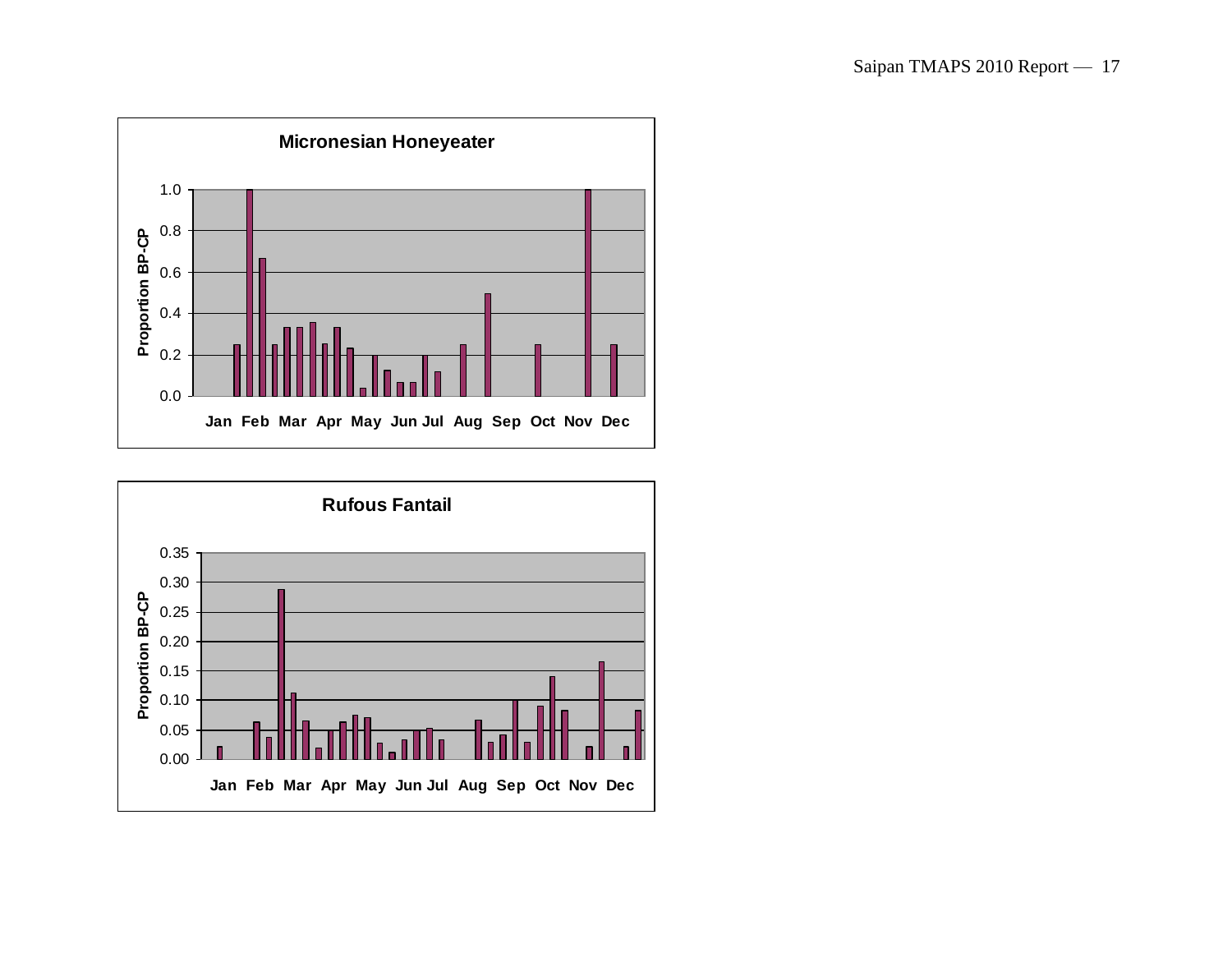

Figure 2. Proportion of adult birds with either a brood patch (BP) or cloacal protuberance (CP) indicating active breeding at the time of capture. The year is divided into 36 periods of 10 or 11 days each.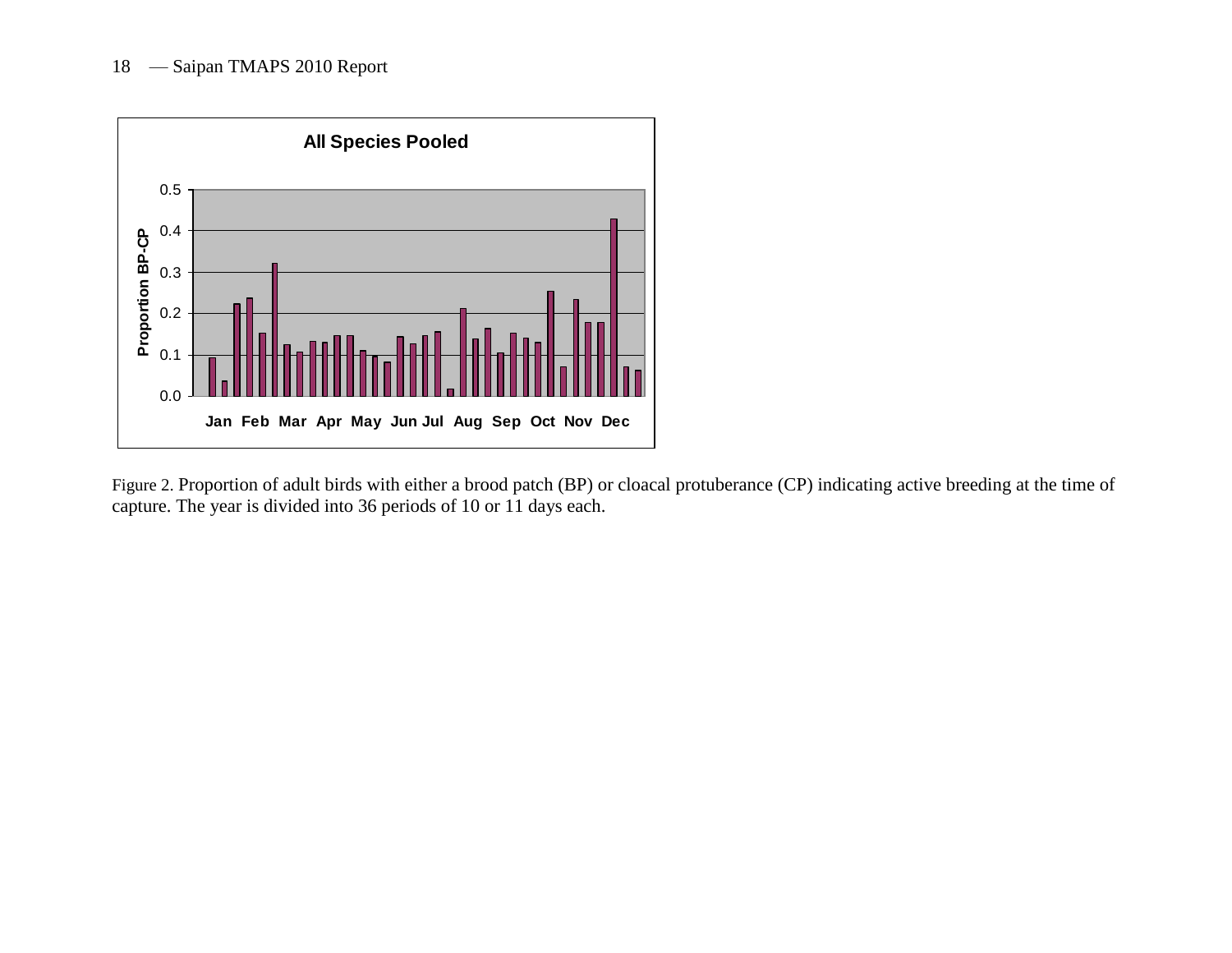Appendix I. Numerical listing (in AOU checklist order) of species sequence numbers, species alpha codes, and species names for birds banded or encountered during the four years (2008-2011) of the TMAPS Program at the six stations on Saipan, Commonwealth of the Northern Marianas Islands (CNMI), Micronesia. Cumulative breeding status for all years in which each station was operated are also included (B = Regular Breeder (all years); U = Usual Breeder (>½, not all, years); O = Occasional Breeder (<½ years); T = Transient; M = Migrant; ? = Uncertain Species ID

–––––––––––––––––––––––––––––––––––––––––––––––––––––––––––––––––––––––––––––––––––––––––––––––––––––––––––––––––––––

| <b>NUMB</b> | <b>SPEC</b> | <b>SPECIES COMMON NAME</b> | <b>GENUS SPECIES</b>     | <b>Bird Island Cons</b><br>Area<br>(BICA) | <b>LATA</b><br>Laderan<br>Tangke | Sabana<br>(SATA)<br>Talofofo | KIFIL<br>Kingfisher | Mount Tapochau<br>(MTAP) | VX3O<br>Obyan  |
|-------------|-------------|----------------------------|--------------------------|-------------------------------------------|----------------------------------|------------------------------|---------------------|--------------------------|----------------|
| 99054       | <b>MIME</b> | Micronesian Megapode       | Megapodius laperouse     | T                                         | $\mathbf T$                      |                              |                     | $\mathbf T$              |                |
| 02900       | <b>REJU</b> | Red Junglefowl             | Gallus gallus            | U                                         | $\mathbf U$                      | $\Omega$                     | U                   | $\mathbf U$              | $\mathbf U$    |
| 00730       | <b>WTTR</b> | White-tailed Tropicbird    | Phaethon lepturus        | T                                         | $\mathbf T$                      | T                            | T                   | T                        |                |
| 00750       | <b>RTTR</b> | Red-tailed Tropicbird      | Phaethon rubricauda      |                                           | T                                |                              |                     |                          |                |
| 00920       | <b>GREF</b> | Great Frigatebird          | Fregata minor            |                                           |                                  | T                            |                     |                          |                |
| 00960       | <b>YEBI</b> | <b>Yellow Bittern</b>      | Ixobrychus sinensis      | $\mathbf{O}$                              | $\mathbf U$                      | $\mathbf{O}$                 | $\mathbf O$         | T                        | $\mathbf U$    |
| 99080       | <b>PRHE</b> | Pacific Reef Heron         | Egretta sacra            | T                                         | $\mathbf T$                      | T                            | T                   | T                        | $\mathbf T$    |
| 03520       | <b>COMO</b> | Common Moorhen             | Gallinula chloropus      |                                           |                                  |                              | T                   |                          |                |
| 03690       | PAGP        | Pacific Golden-Plover      | Pluvialis fulva          | T                                         |                                  | T                            |                     |                          |                |
| 05090       | <b>BRNO</b> | <b>Brown Noddy</b>         | Anous stolidus           | T                                         |                                  | T                            |                     |                          | $\mathbf T$    |
| 05100       | <b>BLNO</b> | <b>Black Noddy</b>         | Anous minutus            | T                                         | T                                | T                            | T                   | T                        | T              |
| 05120       | <b>WHTT</b> | White Tern                 | Gygis alba               | $\Omega$                                  | $\mathbf{O}$                     | B                            | U                   | $\Omega$                 | U              |
| 99007       | <b>PHTD</b> | Philippine Turtle-Dove     | Streptopelia bitorquata  | B                                         | $\bf{B}$                         | $\boldsymbol{B}$             | B                   | $\mathbf B$              | $\, {\bf B}$   |
| 99073       | <b>WTGD</b> | White-throated Ground-Dove | Gallicolumba xanthonura  | B                                         | $\overline{B}$                   | $\mathbf B$                  | B                   | $\bf{B}$                 | $\overline{B}$ |
| 99006       | <b>MAFD</b> | Mariana Fruit-Dove         | Ptilinopus roseicapilla  | U                                         | $\, {\bf B}$                     | $\boldsymbol{B}$             | B                   | $\bf{B}$                 | $\mathbf U$    |
| 07490       | <b>MASW</b> | Mariana Swiftlet           | Aerodramus bartschi      | T                                         | T                                | T                            | $\Omega$            | $\Omega$                 | $\mathbf T$    |
| 99057       | <b>COLK</b> | Collared Kingfisher        | Todiramphus chloris      | B                                         | $\, {\bf B}$                     | $\boldsymbol{B}$             | B                   | $\bf{B}$                 | $\, {\bf B}$   |
| 99062       | <b>MIHO</b> | Micronesian Honeyeater     | Myzomela rubratra        | B                                         | $\overline{B}$                   | $\mathbf B$                  | B                   | $\bf{B}$                 | $\, {\bf B}$   |
| 99063       | <b>RUFA</b> | <b>Rufous Fantail</b>      | Rhipidura rufifrons      | B                                         | $\, {\bf B}$                     | $\boldsymbol{B}$             | B                   | $\bf{B}$                 | $\, {\bf B}$   |
| 99053       | <b>NIRW</b> | Nightingale Reed-Warbler   | Acrocephalus luscinia    | B                                         | $\, {\bf B}$                     | $\boldsymbol{B}$             | B                   | $\Omega$                 | $\, {\bf B}$   |
| 99064       | <b>BRWE</b> | <b>Bridled White-eye</b>   | Zosterops conspicillatus | B                                         | B                                | B                            | B                   | B                        | B              |